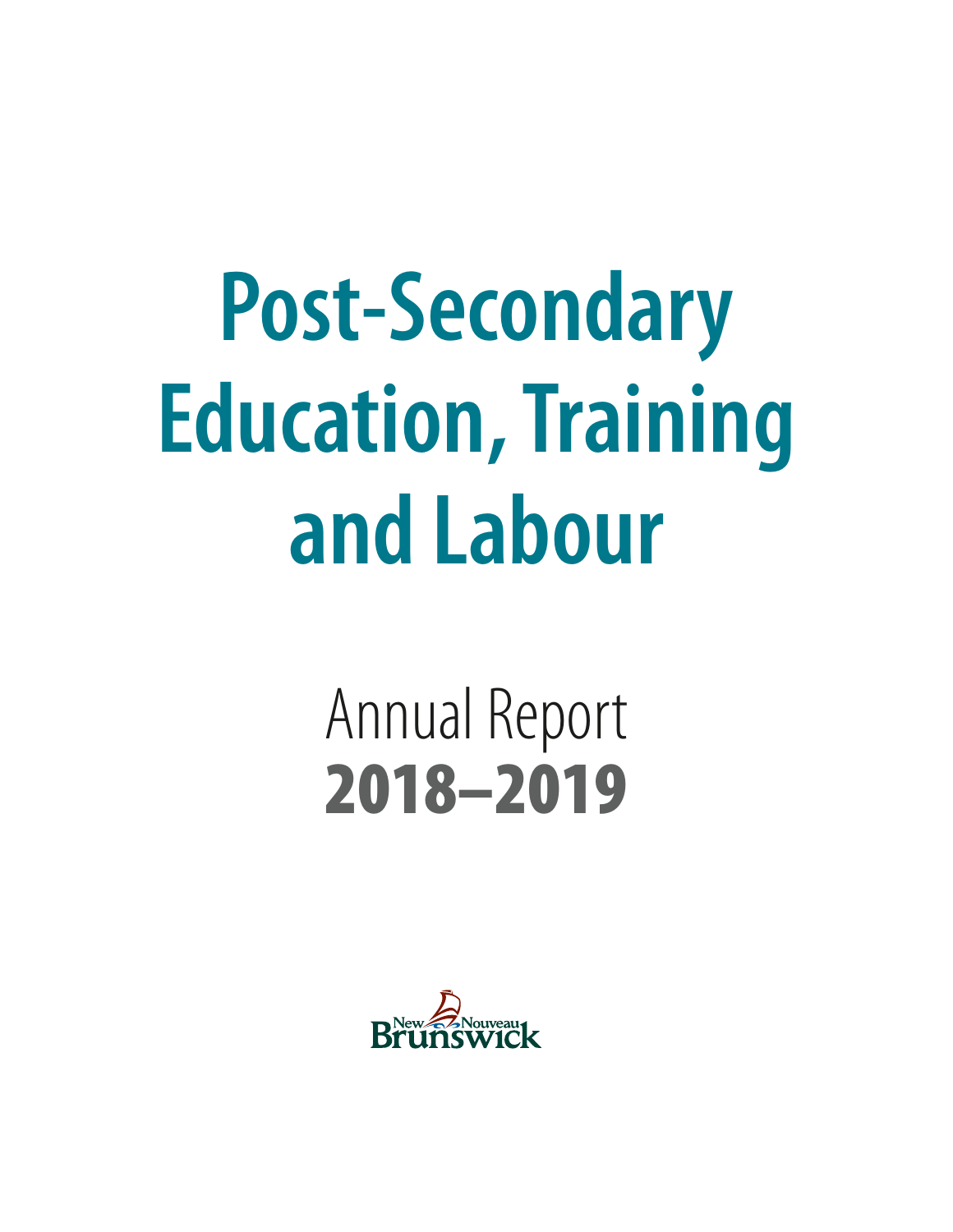Post-Secondary Education, Training and Labour Annual Report 2018-2019

Province of New Brunswick P.O. Box 6000, Fredericton New Brunswick E3B 5H1 CANADA

#### www.gnb.ca

ISBN 978-1-4605-2423-7 (Bilingual print edition) ISBN 978-1-4605-2421-3 (English version online) ISBN 978-1-4605-2422-0 (French version online)

ISSN: 1919-7675 (Bilingual print edition) ISSN: 1920-7212 (English version online) ISSN: 2368-8122 (French version online)

12596 | 2020.01 | Printed in New Brunswick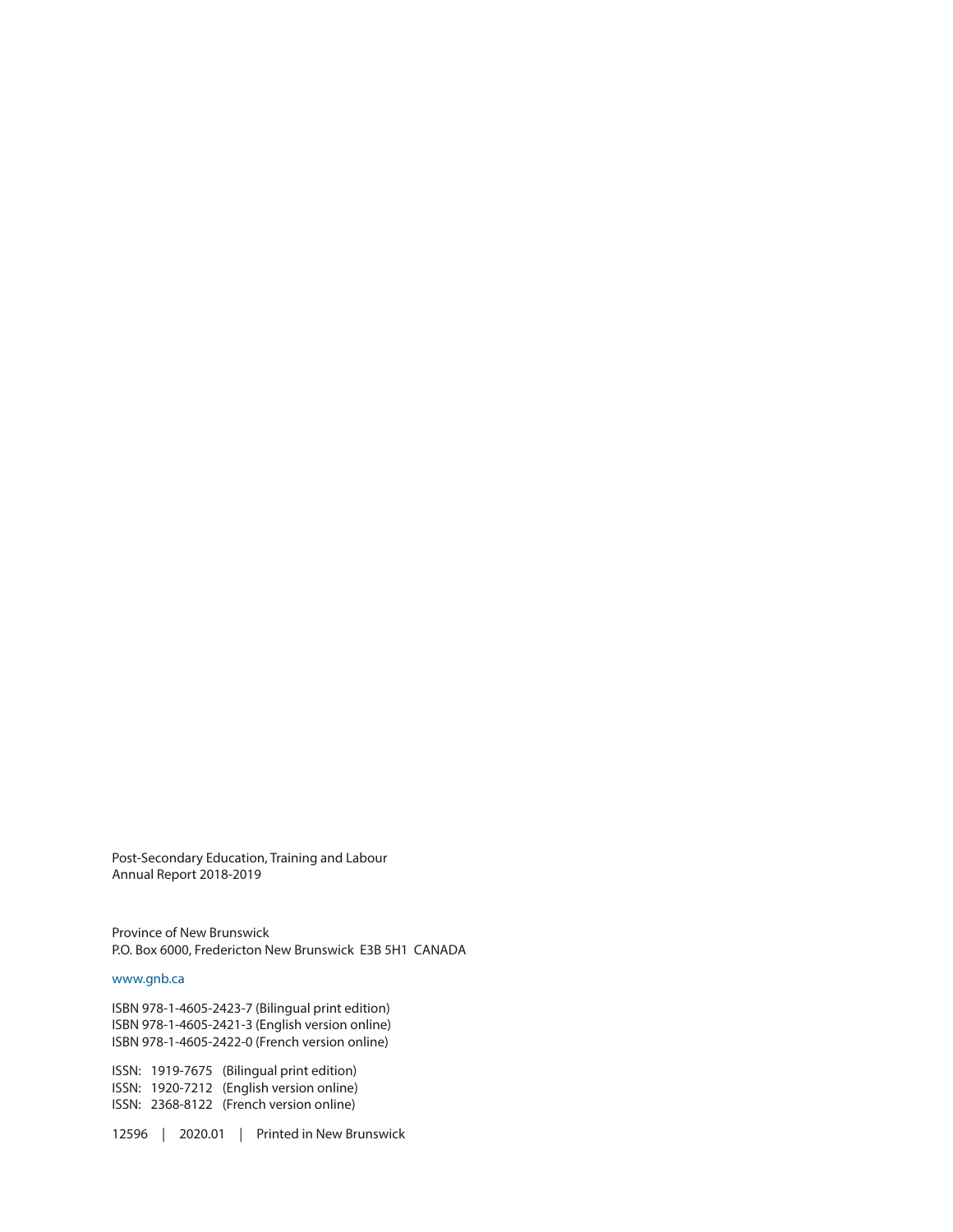### Transmittal letters

#### **From the Minister to the Lieutenant-Governor**

**The Honourable Brenda Louise Murphy Lieutenant-Governor of New Brunswick**

May it please your Honour:

It is my privilege to submit the Annual Report of the Department of Post-Secondary Education, Training and Labour, Province of New Brunswick, for the fiscal year April 1, 2018, to March 31, 2019.

Respectfully submitted,

Which

Trevor A. Holder Minister

#### **From the Deputy Minister to the Minister Honourable Trevor A. Holder**

Minister:

I am pleased to be able to present the Annual Report describing operations of the Department of Post Secondary Education, Training and Labour, Province of New Brunswick, for the fiscal year April 1, 2018, to March 31, 2019.

Respectfully submitted,

Sadie Perron Deputy Minister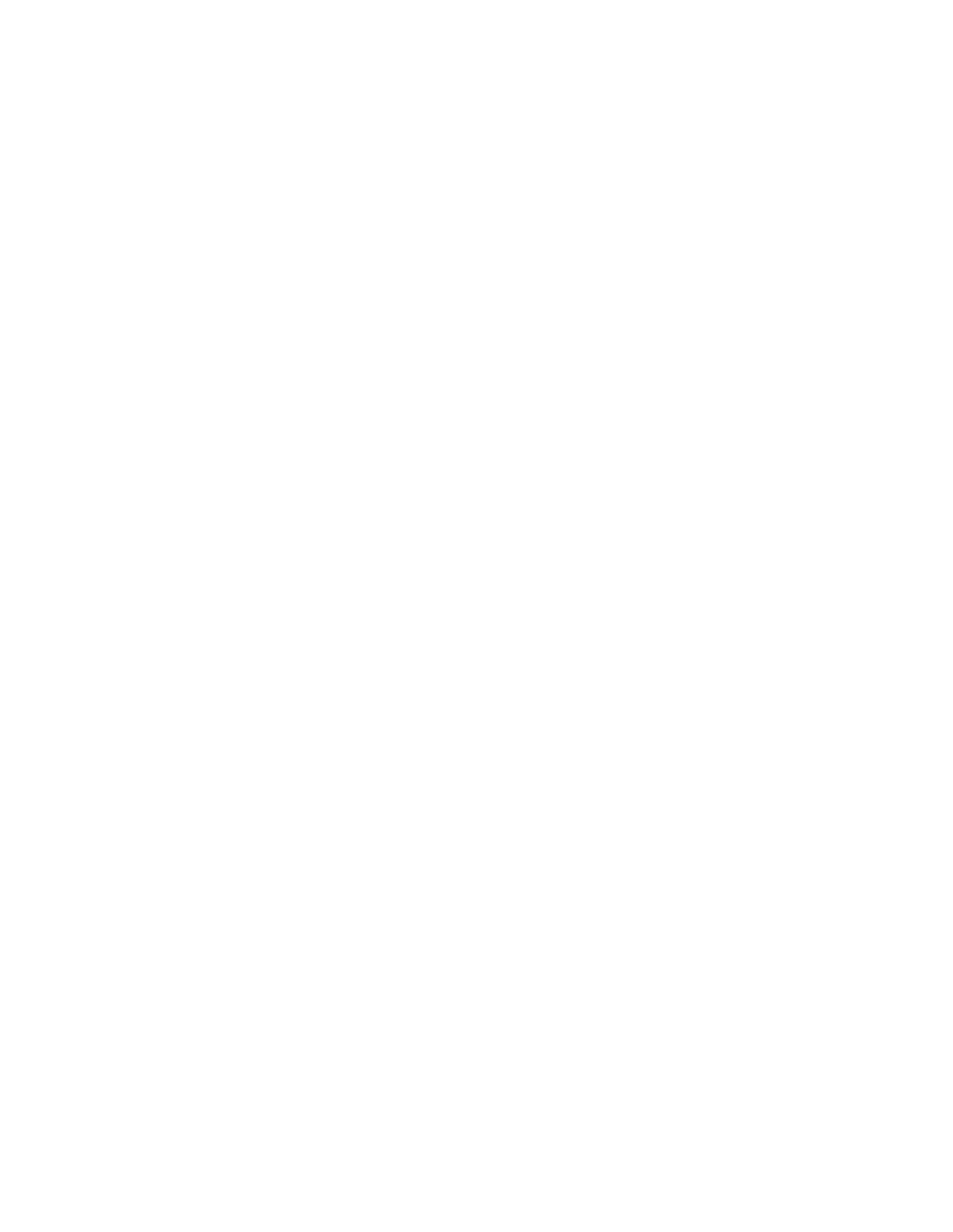# Table of contents

| Summary of recommendations from the Office of the Auditor General 26 |
|----------------------------------------------------------------------|
|                                                                      |
|                                                                      |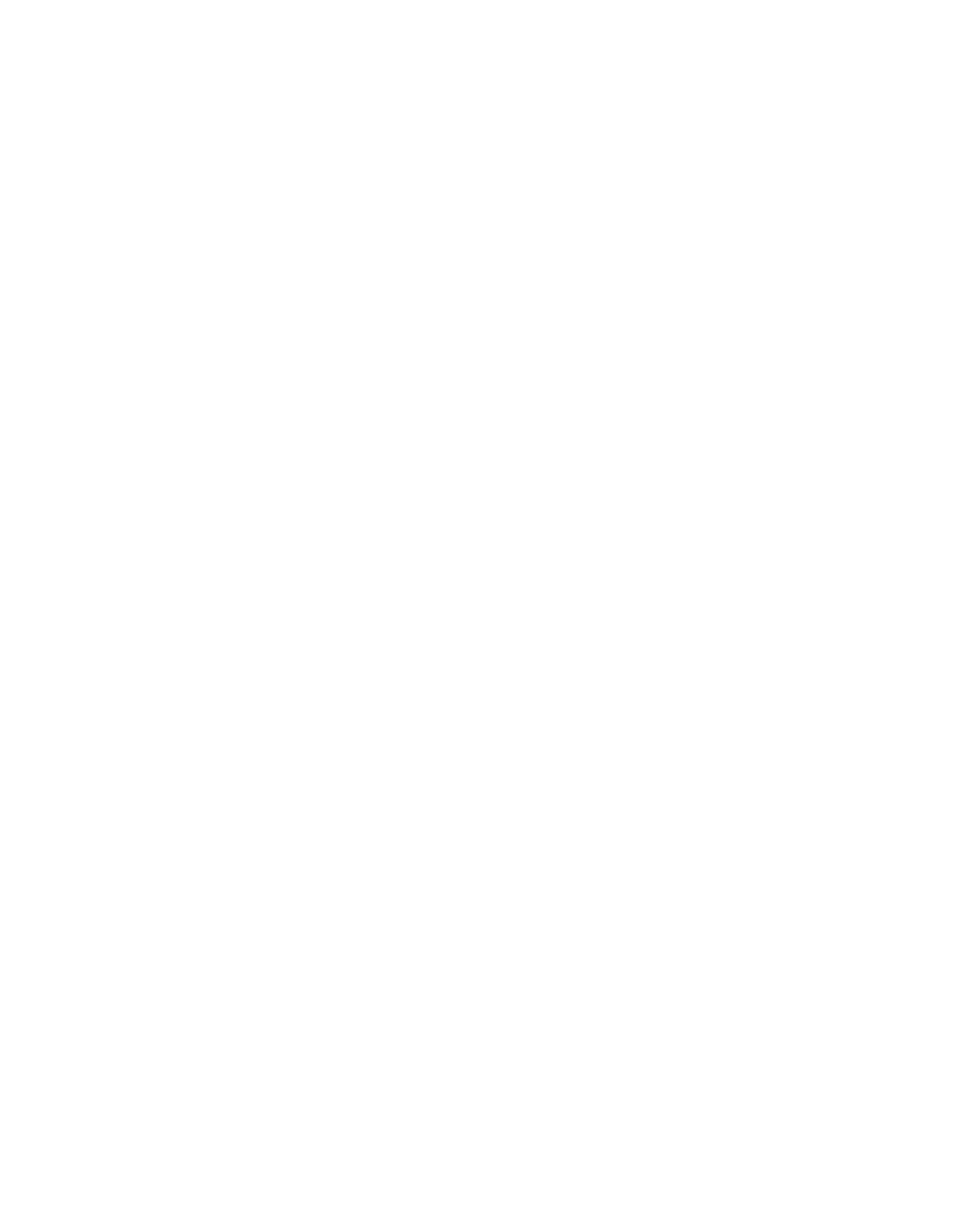# Minister's message

The Department of Post-Secondary Education, Training and Labour plays a critical role in New Brunswick's future success. With a focus on social and economic issues as well as community development we are uniquely positioned to cultivate a highly skilled and productive workforce.

In the next 10 years, our department predicts 120,000 jobs will become available in New Brunswick, likely resulting in more jobs than people who can fill them.

In 2018-2019, the department focused on addressing the labour shortages we face today while preparing for future demands. We did this through helping New Brunswickers access post-secondary education, attracting and retaining newcomers to our province and helping employers and job seekers with their labour needs. We also focused on promoting safe and fair workplace environments for both New Brunswick workers and businesses.

Our government is committed to aligning our supports to assist New Brunswickers as we grow our economy and build a better New Brunswick.

I thank the hard working individuals of the department who work each and every day to help improve the lives of New Brunswickers.

White

Trevor A. Holder Minister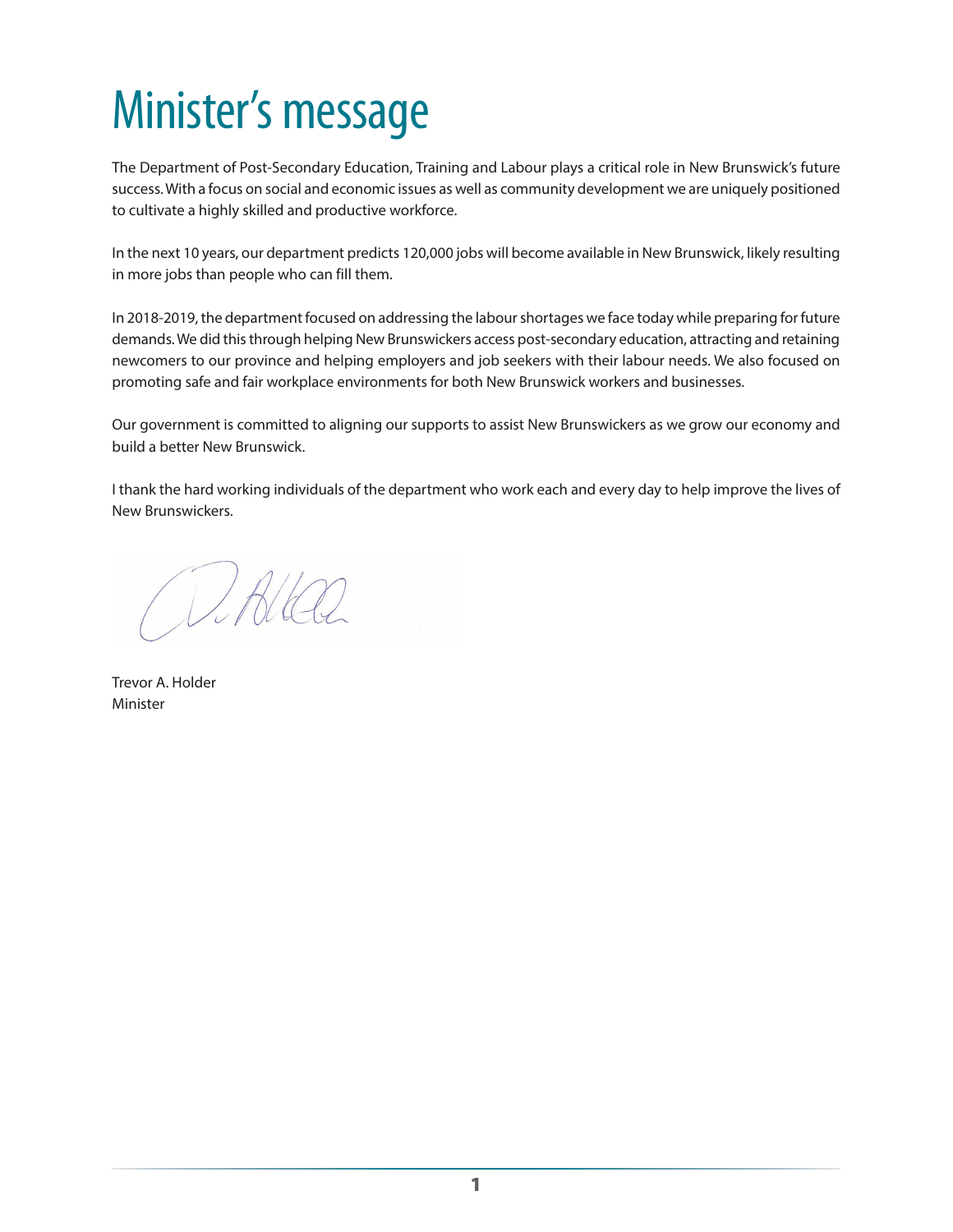# Deputy Minister's message

The 2018-2019 Annual Report outlines the Department of Post-Secondary Education, Training and Labour's measures and initiatives between April 1, 2018 and March 31, 2019.

Our department continued working on our strategic priority of developing a skilled labour force that is aligned to New Brunswick's labour market demands.

Recognizing that immigration and population growth are key to the future success of the province, the department welcomed more newcomers to the province than ever before.

The department knows the province's labour market is changing and the way we do business needs to change as a result. We will continue looking at ways to align our supports to better assist employers and job seekers, which will help address the province's current and future labour market needs.

The department worked with WorkSafeNB on implementing important legislative changes that will create longterm stability of the workers' compensation system while providing financial stability for the province's employers while also ensuring benefits of injured workers are protected.

The department brought together New Brunswick stakeholders, who work with labour market information, to the first Labour Market Information Forum which provided an opportunity for participants to share research findings and data with other experts in their field.

The department continued supporting students as they access post-secondary education by providing upfront financial assistance to students in the form of bursaries, grants and loans.

These are only some of the department's accomplishments over the last year. None of the department's successes would be possible without the commitment and hard work of our employees. I thank them for their dedication to our province.

Sadie Perron Deputy Minister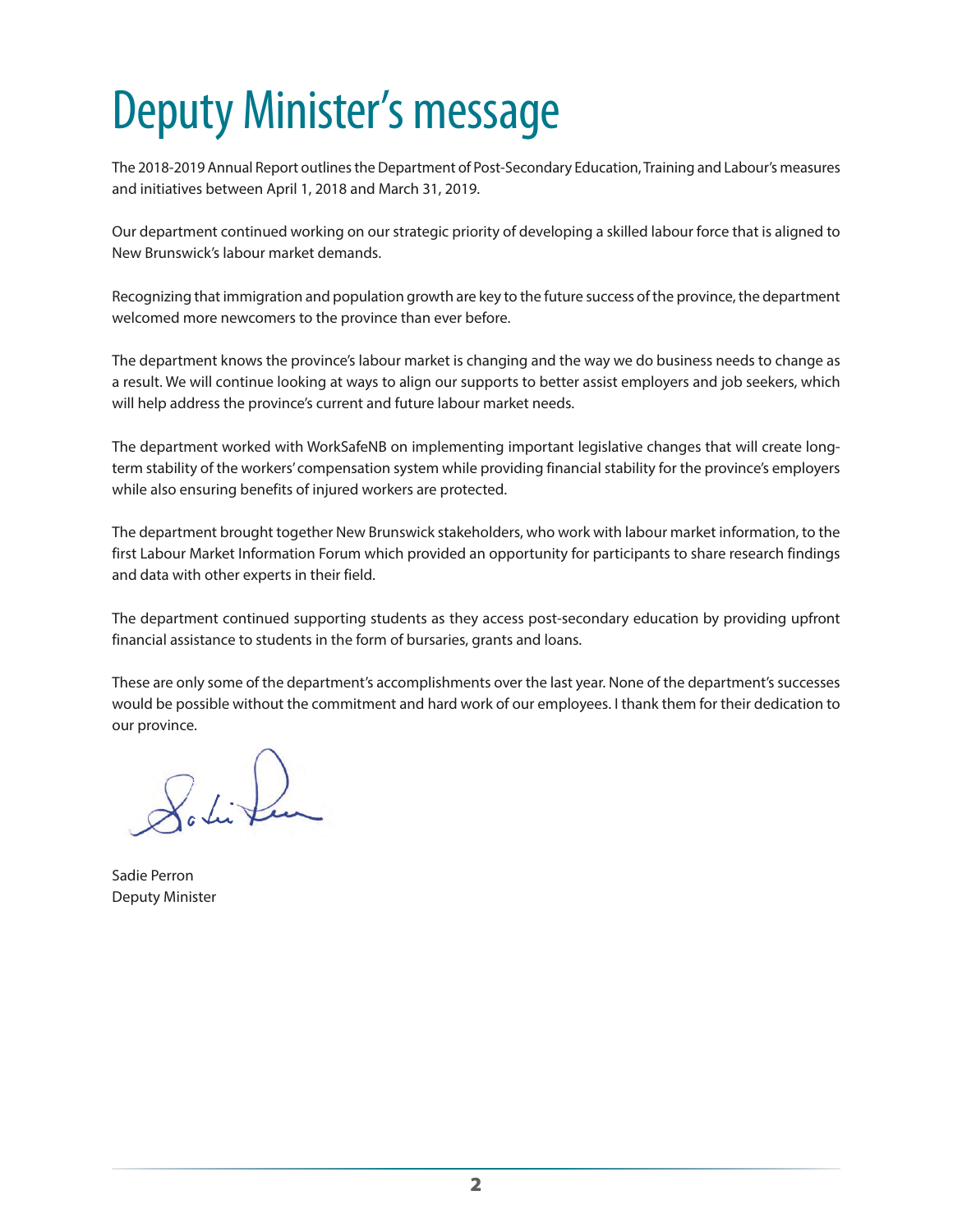# Top Government Priorities

### Strategy and Operations Management

GNB uses a Formal Management system built on leading business practices to develop, communicate and review strategy. This process provides the Public Service with a proven methodology to execute strategy, increase accountability and continuously drive improvement.

The development of the strategy, using the Formal Management system, starts with our government's roadmap for the future of New Brunswick that focuses on key priorities and the importance of public accountability.

Our Top Priorities:

### Affordable and Responsive Government

Getting our financial house in order will make it possible for government to be responsive and provide sustainable high-quality public services for all New Brunswickers.

### Dependable Public Health Care

New Brunswickers deserve a sustainable, high-quality health-care system where they are able to access the services they need when they need them.

### World-class Education

New Brunswick's young people need access to a world-class education, so they can make the most of their lives and compete in future job markets.

# Energized Private Sector

All New Brunswickers benefit from a thriving private sector. Increasing private sector investment, growing our labour force and being home to successful businesses of all sizes is good for our province.

### Vibrant and Sustainable Communities

Vibrant communities are places people want to call home. More vibrant and sustainable communities make for a more resilient province.

# High-performing Organization

All New Brunswickers benefit when engaged and empowered civil servants use their talents and skills to make our province a better place.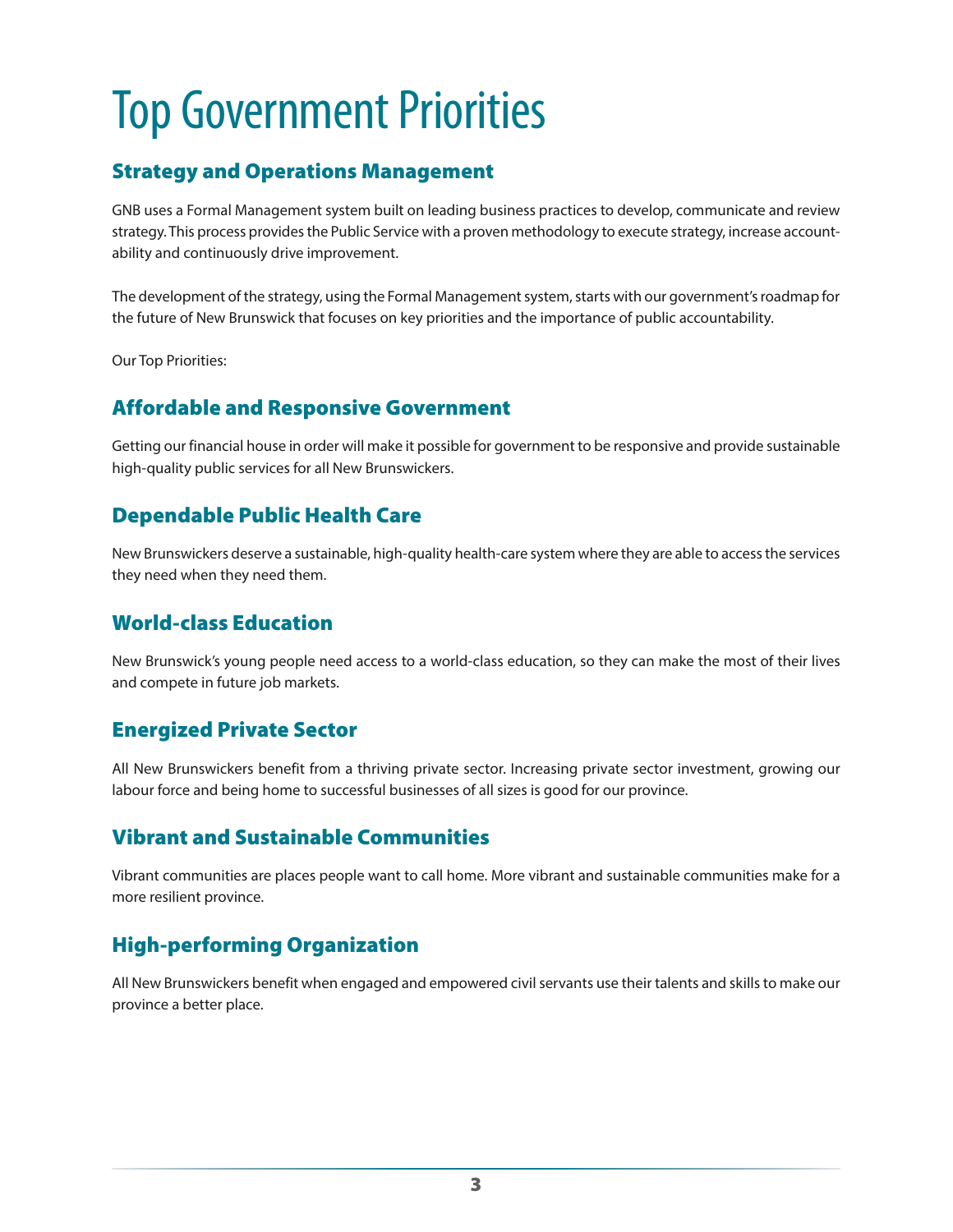# **Highlights**

During the 2018-2019 fiscal year, the Department of Post-Secondary Education, Training and Labour focused on several strategic priorities:

- Delivered \$12 million to support research and innovation-related projects and programs, primarily through the New Brunswick Innovation Foundation, including the funding of 74 Research Innovation Fund / R3 awards, 13 twoyear Research Professional positions, 227 multi-year NB Graduate Scholarships and 212 Research Assistantships.
- Announced a Renewed Tuition Bursary Program that will open eligibility to those enrolled in private universities and colleges in New Brunswick.
- Hosted the first annual Labour Market Information (LMI) Forum bringing together New Brunswick stakeholders who work with labour market information. The 2018 LMI Forum provided an opportunity for participants to share research findings and data with other experts in their field.
- Released a new Occupational Profiles online platform on NBjobs.ca, which provides information on hundreds of occupations in New Brunswick.
- Introduced Bill 2 to address priorities identified by the Task Force on WorkSafeNB: the Workers' Compensation Appeals Tribunal, the benefits, and the three-day waiting period.
- Held eight virtual job fairs for the first time around the province which attracted more than 2,500 job seekers from around the world and included participation from over 120 New Brunswick companies.
- Invested in mental health collections in the New Brunswick Public Library Service in partnership with MindCare NB and the Royal Bank of Canada.
- Increased apprenticeship registrations by 9 per cent (102) and certificates of qualification issued by 1 per cent (7) over the previous year.
- Attracted 2,291 immigrants under the Provincial Nominee Program and the Atlantic Immigration Pilot representing an increase of 49 per cent over the 2017 calendar year.
- Continued to work in partnership with multiple provincial key stakeholders in leading "*FutureReadyNB*". Built on a shared vision, this provincial initiative positions the province as a leader across Canada. Its key objectives are to enhance experiential learning opportunities leveraging students' contributions to the workforce while studying, increase the number of employers investing in a highly skilled workforce and increasing the number of students staying, studying and working in New Brunswick.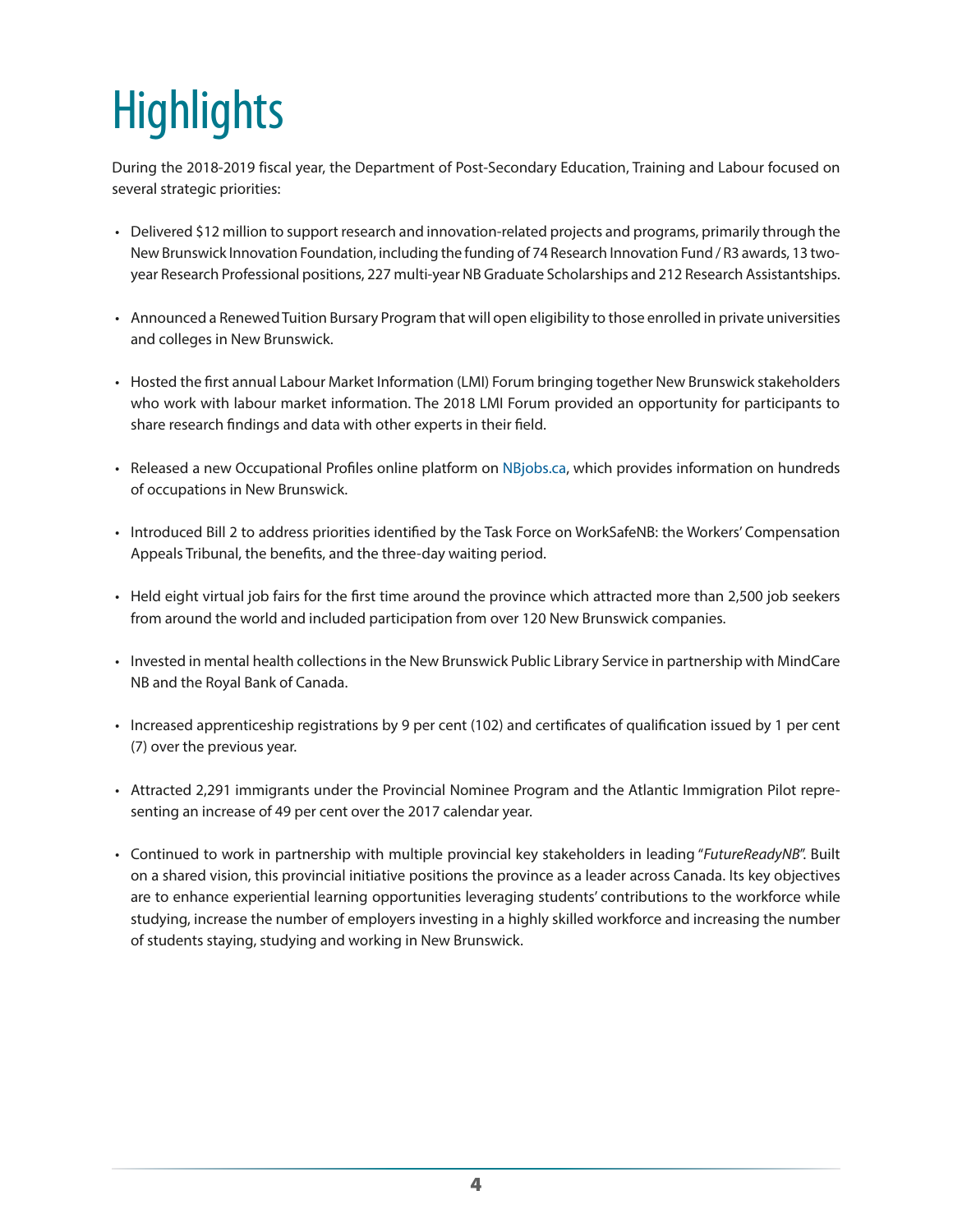# Performance measures

The **performance measures** should include a balanced scorecard of goals and measures as determined by the senior management team of each department. These measures are categorized by strategic theme: Affordable and sustainable government; A world-class education; Dependable public health care; Energized private sector; Vibrant and sustainable communities, and; High-performing organization.

#### **Balance scorecard**

| <b>Objectives</b>                                                                                           | <b>Measures</b>                                                                                                                                                       |
|-------------------------------------------------------------------------------------------------------------|-----------------------------------------------------------------------------------------------------------------------------------------------------------------------|
| Affordable and responsive government                                                                        |                                                                                                                                                                       |
| Eliminate deficits and reduce debt                                                                          | Ratio of actual to budgeted expenditures.                                                                                                                             |
| <b>Energized private sector</b>                                                                             |                                                                                                                                                                       |
| Grow the workforce through immigration.                                                                     | Number of economic immigrants to come to New Brunswick through the<br>New Brunswick Provincial Nominee Program, Express Entry, and the Atlantic<br>Immigration Pilot. |
| Grow the workforce through immigration while also<br>maintaining New Brunswick's unique linguistic balance. | Number of francophone immigrants to come to New Brunswick under the<br>Provincial Nominee Program, Express Entry and Atlantic Immigration Pilot.                      |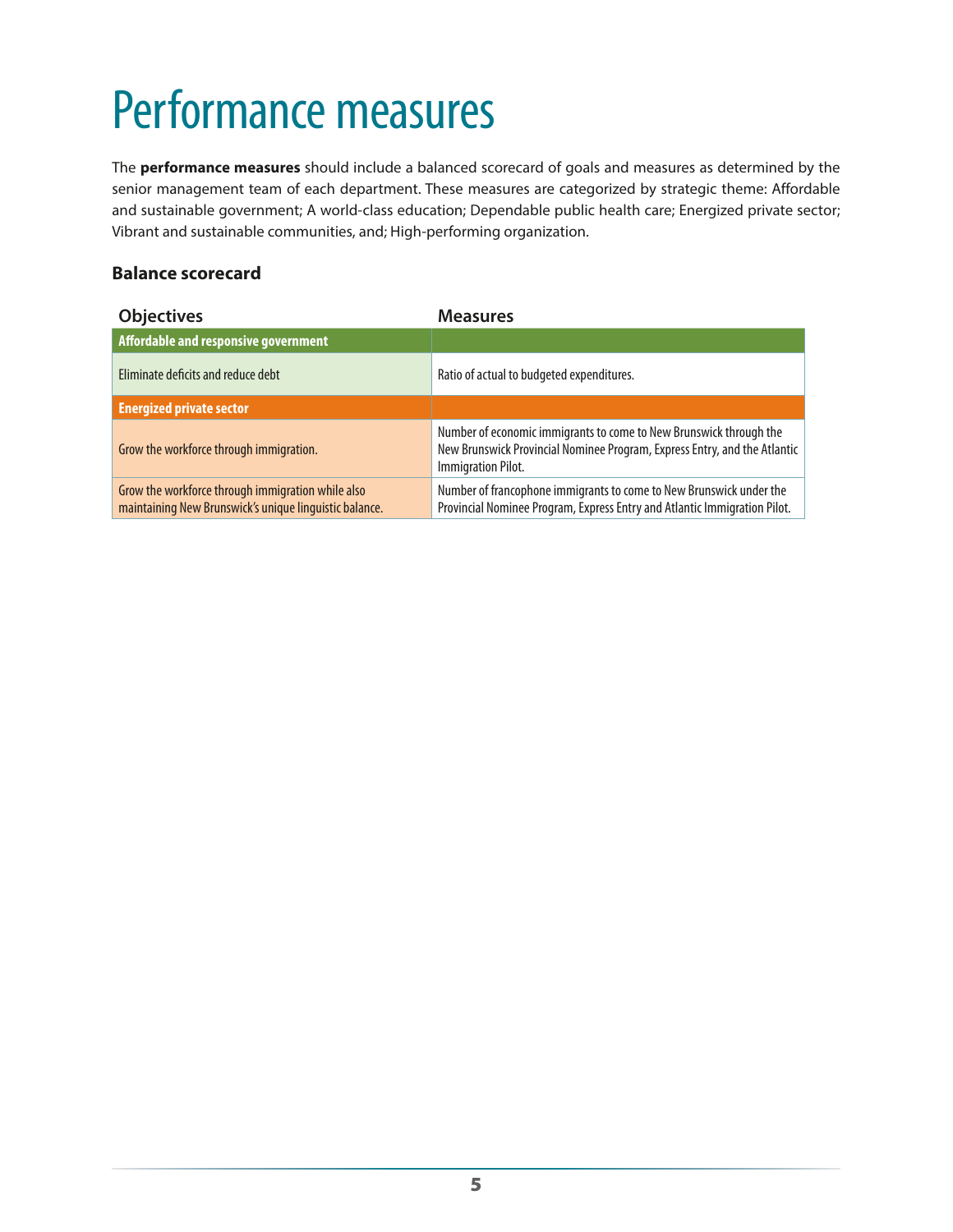### Affordable and Responsive Government

#### **Objective of the measure**

Eliminate deficits and reduce debt.

#### **Measure**

Ratio of actual to budgeted expenditures.

#### **Description of measure**

The ratio measures whether the department is adhering to the expense budget that it tabled at the beginning of the fiscal year. The ratio will exceed 100 per cent when spending is over-budget and will be less than 100 per cent when spending is under-budget.

| Year      | <b>Base</b> | <b>Target</b> | <b>Actual</b> |
|-----------|-------------|---------------|---------------|
| 2018-2019 | 100.6%      | 100%          | 100.2%        |
| 2017-2018 | 100.1%      | 100%          | 100.6%        |
| 2016-2017 | 100.2%      | 100%          | 100.1%        |



The department's 2018-2019 gross ordinary account budget figure was \$648,038,393. Actual expenditures totalled \$649,511,587, for a variance to budget of \$1,473,194 (over-expenditure).

The variance was primarily due to increased expenditures in the Student Financial Assistance program due to increased funding to students and higher interest and provision for loss costs. This was partially offset by various program under-expenditures across the department.

#### **Why do we measure this?**

New Brunswickers want assurances that their tax dollars add value and are spent appropriately. To ensure sustainable budgets during the long-term, departments need to provide programs and services to New Brunswickers while ensuring they function within their budget.

#### **What initiatives or projects were undertaken in the reporting year to achieve the outcome?**

To achieve this target, the department completed the following project: The ongoing monitoring of expenses.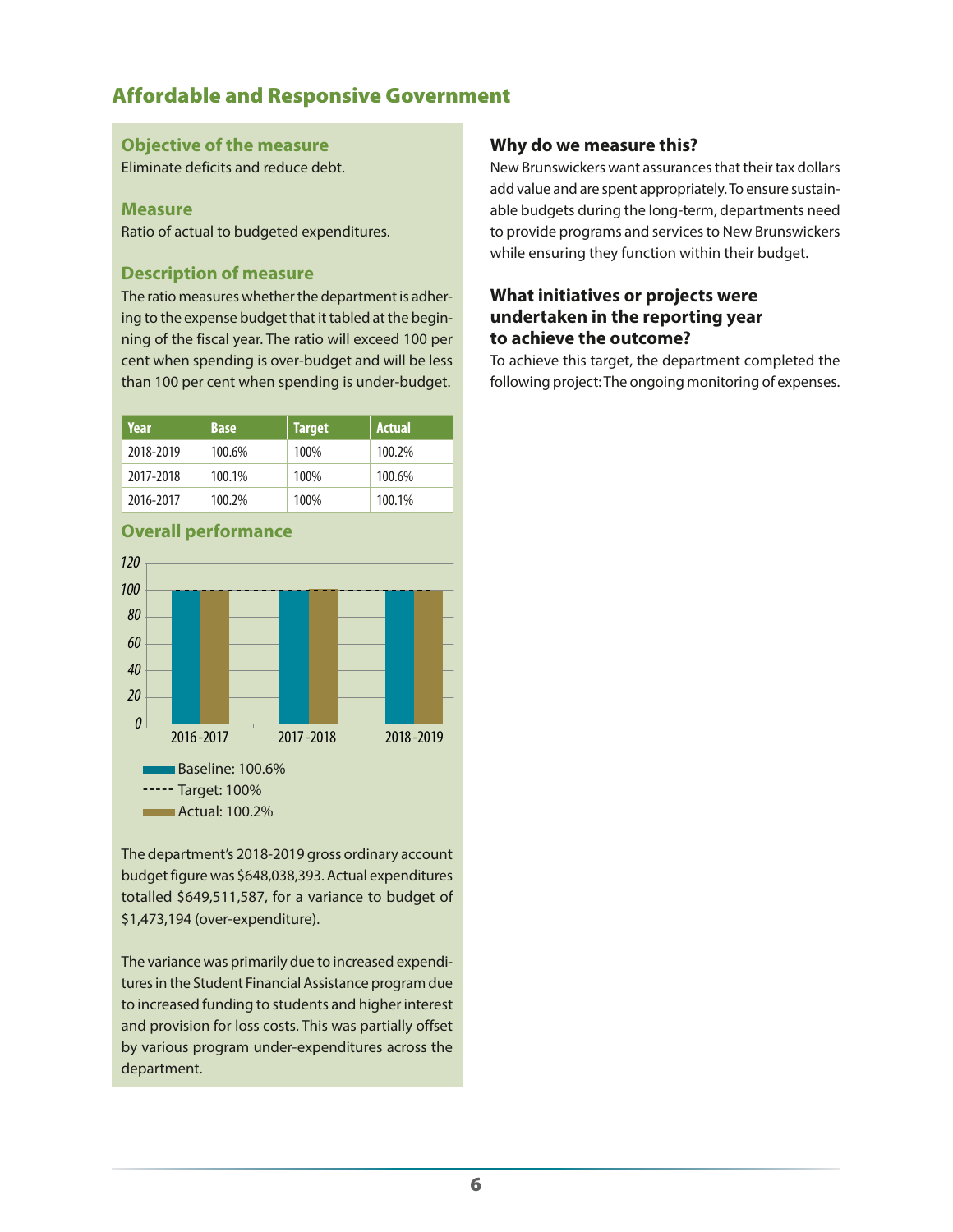### Energized Private Sector

#### **Objective of the measure**

Grow the workforce through immigration.

#### **Measure**

Number of economic immigrants to come to New Brunswick through the New Brunswick Provincial Nominee Program, Express Entry, and the Atlantic Immigration Pilot.

#### **Description of measure**

The measure is the sum of the number of immigrants nominated by the Province of New Brunswick during the calendar year for permanent residency through the Provincial Nominee Program, the Express Entry program and the Atlantic Immigration Pilot. It excludes refugees and other humanitarian and federal immigration programs. The measure includes only the primary applicant, not the spouse and children of the applicant (i.e., 1,900 workers landed through one of these programs could result in up to 5,000 immigrants when factoring the spouse and children). The Atlantic Immigration Pilot was launched in March of 2017 and entered its second year of operation in 2018. Through federal negotiations, and due to New Brunswick's demonstrated success, the Province was able to secure additional allocations under this program.

#### **Overall performance**

| Year    | <b>Base</b>           | <b>Target</b> | <b>Actual</b> |
|---------|-----------------------|---------------|---------------|
| 2017    | 1,050<br>(allocation) | 1.696         | 1,542         |
| $2018*$ | 1,650<br>(allocation) | 1,850         | $2,291*$      |



*\* This data is reported based on the 2018 calendar year to align with the federal reporting.*

**Baseline: 1 650 (allocations)** 

- Target: 1,850 (625 under the Provincial Nominee Program, 425 through Express Entry and 800 within the Atlantic Immigration Pilot)
- Actual: 2,291 (639 under the Provincial Nominee Program, 544 through Express Entry and 1,108 within the Atlantic Immigration Pilot)

#### **Why do we measure this?**

With New Brunswick's labour market declining in recent years, employers are finding it increasingly difficult to find workers to meet their labour market needs. Economic immigration (i.e., Immigrants with the education and skills required for the labour market) is foreseen as a key opportunity to address the gaps in our labour force.

#### **What initiatives or projects were undertaken in the reporting year to achieve the outcome?**

The Atlantic Immigration Pilot was launched in 2017. The momentum created in the Pilot's first year allowed the Province to further build on its success, leading to a record overall growth year in 2018. Due to overall popularity of the program and New Brunswick employers using immigration more than ever before, communities and immigrant settlement agencies across New Brunswick became increasingly engaged and partnered with the province on successfully settling and integrating new Canadians. The pilot has continued to attract and retain global talent while supporting population growth and addressing labour shortages. Work under the program this year included employer recruitment as well as immigrant recruitment among skilled workers and international students.

The province also undertook a public awareness campaign that included outreach to several communities throughout the province to engage New Brunswickers on the current demographic situation in the province and the need for immigration, highlighting its many benefits and emphasizing the role of welcoming communities.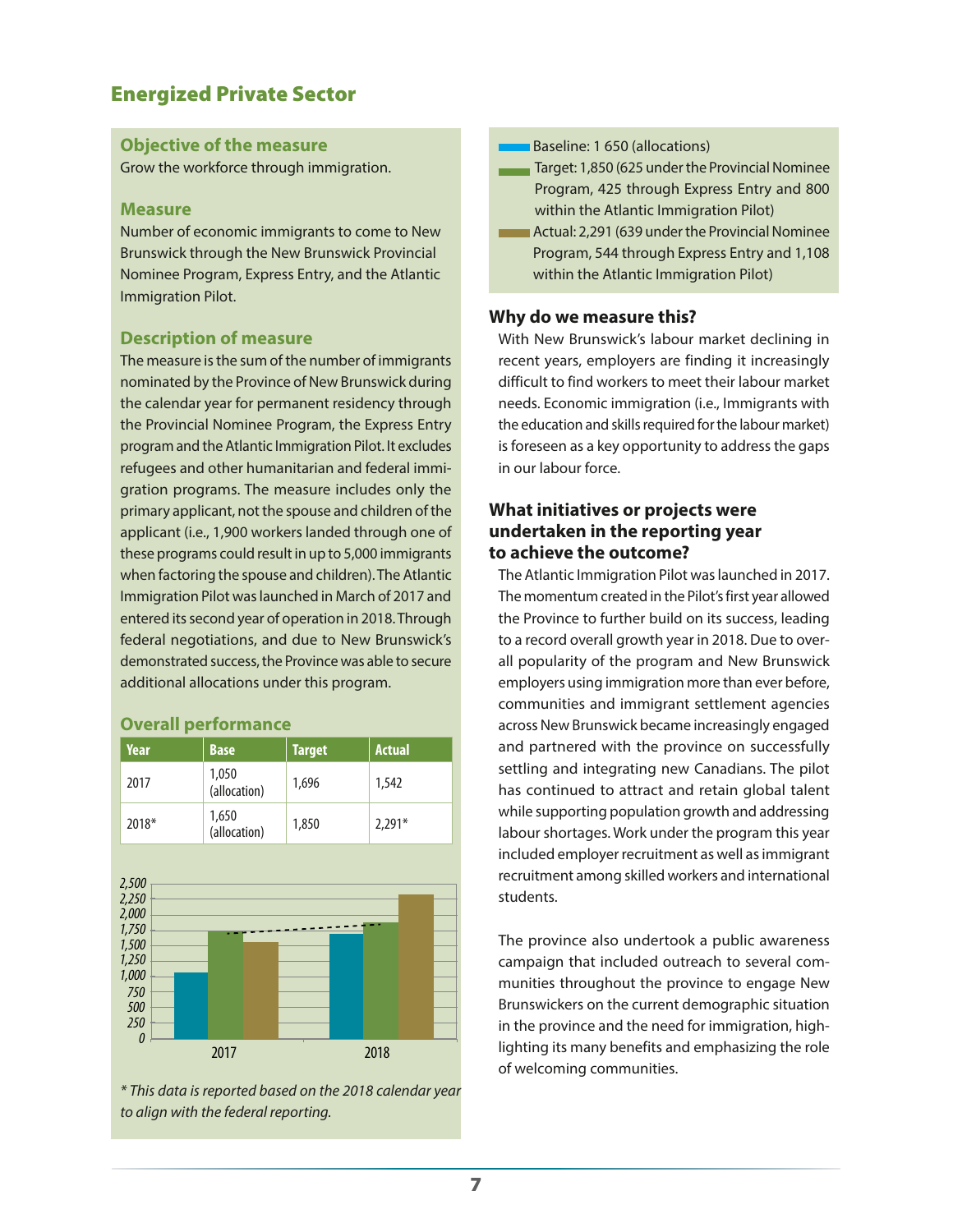### Energized Private Sector

#### **Objective of the measure**

Grow the workforce through immigration while also maintaining New Brunswick's unique linguistic balance.

#### **Measure**

Number of francophone immigrants to come to New Brunswick under the Provincial Nominee Program, Express Entry and Atlantic Immigration Pilot.

#### **Description of measure**

The measure is the sum of the number of francophone immigrants nominated by the Province of New Brunswick during the calendar year for permanent residency through the Provincial Nominee Program, the Express Entry program and the Atlantic Immigration Pilot. It excludes refugees and other humanitarian and federal immigration programs. The measure includes only the primary applicant, not the spouse and children of the applicant (i.e., 500 francophone workers landed through one of these programs could result in up to 1,300 francophone immigrants when factoring the spouse and children).

#### **Overall performance**

| Year  | <b>Target</b> | Actual |
|-------|---------------|--------|
| 2018* |               | $AA1*$ |

*\* This data is reported based on the 2018 calendar year to align with the federal reporting.*



#### **Why do we measure this?**

To maintain the province's linguistic balance, increasing francophone immigration to New Brunswick has been a government priority for several years. The province has a

target to increase francophone immigration by 2 per cent annually with a stretch target of 33% by 2024. In 2018, the department reached 31 per cent French-speaking immigration through the Provincial Nominee Program, and 19 per cent across all provincial programs.

It is important to note that New Brunswick continues to increase the number of francophone nominations year over year. However, with recent increases to provincial immigration, New Brunswick now needs to attract and nominate a greater number of francophones to meet its targets. While francophone immigration remains a priority under all provincial immigration programming, the Atlantic Immigration Pilot is principally employer driven and is intended to fill the identified labour market needs of New Brunswick employers. The department is working with local employers to further increase francophone immigration to New Brunswick.

#### **What initiatives or projects were undertaken in the reporting year to achieve the outcome?**

New Brunswick has taken part in numerous promotional activities to attract francophone newcomers to communities across the province, including:

- Promotion to international students
- Destination Canada National Job Fair (Paris and Brussels)
- Promotion in collaboration with Canadian embassies (France, Belgium, Switzerland, Romania, and Ukraine)
- Destination Acadie (with Nova Scotia and Canadian embassies) in Morocco and London
- Festival interceltique de Lorient, Festival pause guitare d'Albi, Festival de Spa (France and Belgium)
- Semaine canadienne (France)
- Information sessions in Mauritius, Madagascar and Ivory Coast
- Webinars throughout Francophonie countries with the help of the Canadian embassy.

The province also undertook a public awareness campaign that included outreach to francophone communities to engage New Brunswickers on the current demographic situation in the province and the need for immigration, highlighting its many benefits and emphasizing the role of welcoming communities.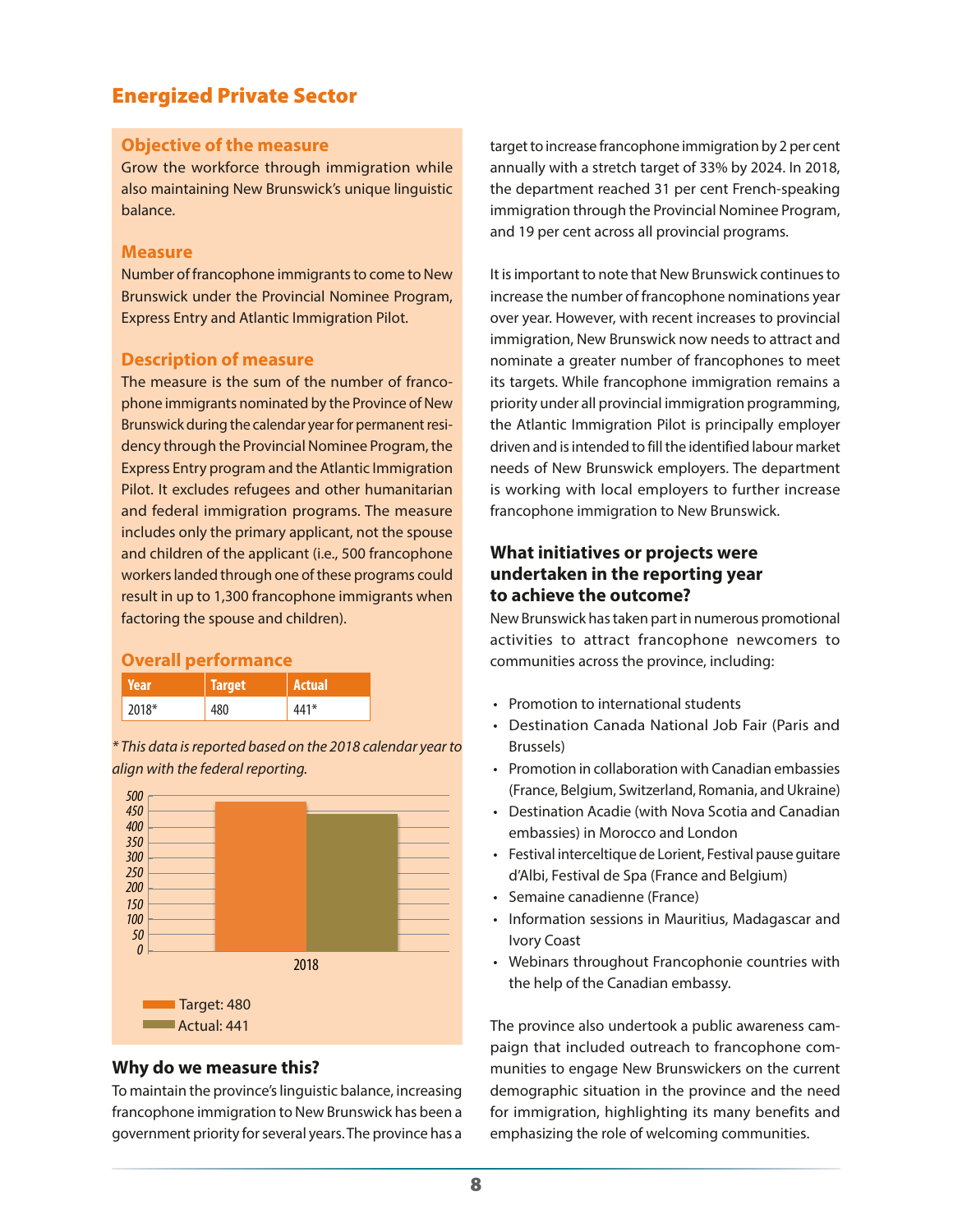# Overview of departmental operations

### Mission

The mission of the Department of Post-Secondary Education, Training and Labour is to empower people with the skills and knowledge to succeed in New Brunswick as a place to live, learn and work in a fair, safe and inclusive environment. The department also aims to cultivate a well-educated, highly skilled and productive workforce and population through innovative programs and services that contribute to a prosperous province.

### Vision

The vision of the department is a prosperous New Brunswick where post-secondary educational institutions, businesses, communities and government collaborate to encourage innovation, diversity and employment opportunity.

# High-level organizational chart

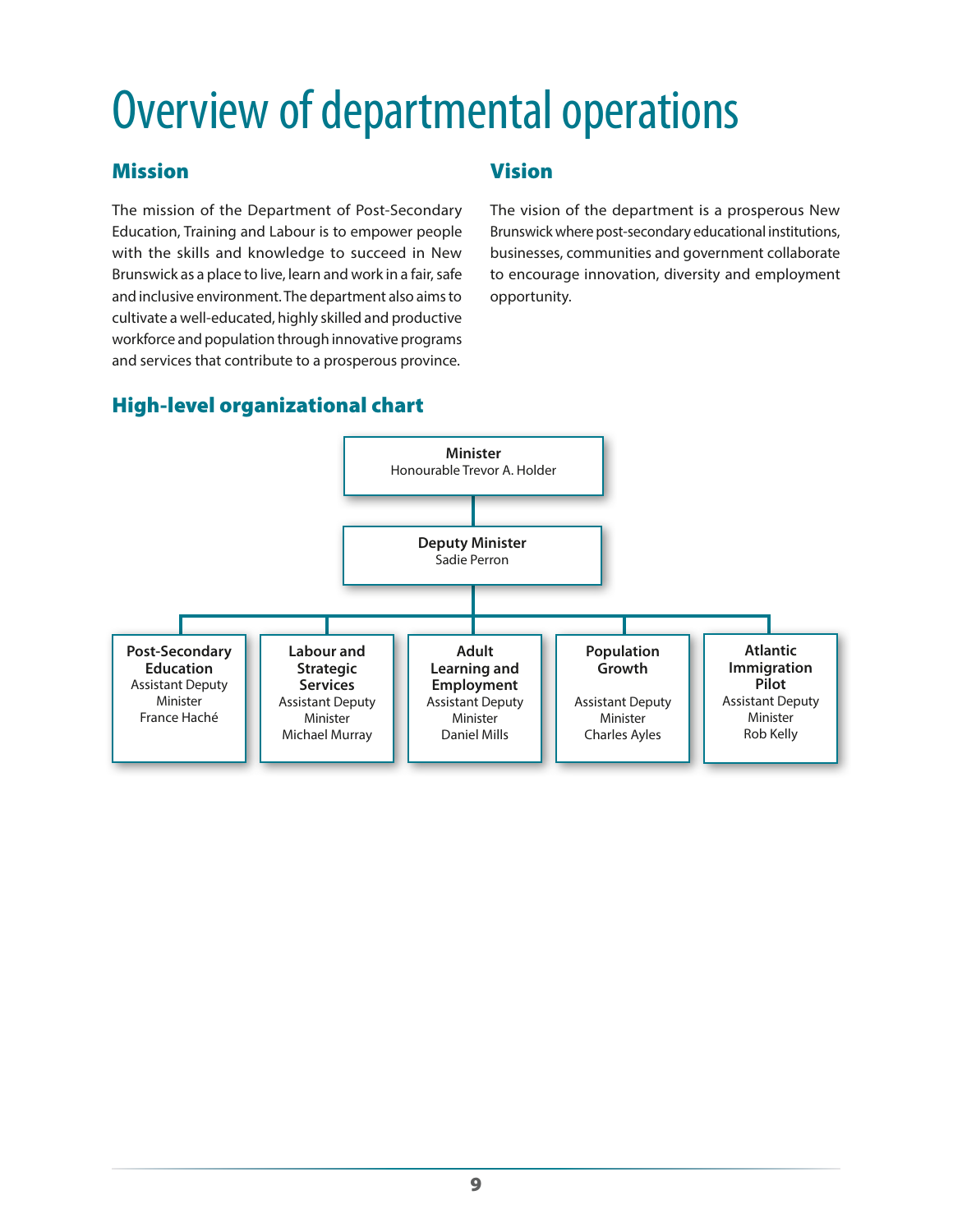# Divisions overview and highlights

# Post-Secondary Education Division

The Post-Secondary Education Division has the responsibility for overseeing the post-secondary education system, including public and private universities and colleges, the delivery of student financial assistance programs and the operation of the New Brunswick College of Craft and Design. The division provides funding to public institutions and works closely with them to further priority research and student-centred initiatives relating to broadening access to post-secondary education; developing experiential learning opportunities; ensuring successful pathways to graduation; and facilitating credit transfers among public institutions.

The division consists of the Post-Secondary Relations Branch, the Research and Strategic Initiatives Branch, the Student Financial Services Branch and the New Brunswick College of Craft and Design.

The Post-Secondary Relations Branch promotes post-secondary education in the province through collaboration with institutions of higher learning. There are three units within the branch: Public University Relations, Community College Relations and Private Occupational Training. The branch provides advice and guidance on the administration of the yearly funding to public universities through the Maritime Provinces Higher Education Commission. It supports and advises the Minister to fulfill GNB's responsibilities under the *New Brunswick Community College Act*. It is also responsible for the administration of the *Degree Granting Act (DGA)* and the *Private Occupational Training Act (POTA)*. *POTA*  regulates all private career colleges in the province and ensures that students are financially protected in the event of a college closure.

#### **Highlights**

- GNB invested \$94.8 million in the operations of the two community colleges.
- GNB invested \$227.1 million in the operations of the four public universities and the Maritime College of Forest Technology.

The **Research and Strategic Initiatives Branch** promotes access to post-secondary education and training; fosters a culture of research and innovation in the province through public post-secondary institutions; and encourages transitions into the post-secondary sector and the workforce. It promotes inter-jurisdictional communication on post-secondary education issues and collaborates with other governments to align strategic priorities with the K-12 education sector. It provides advice related to the post-secondary education sector.

#### **Highlights**

- Delivered \$12 million to support research and innovation-related projects and programs, primarily through the New Brunswick Innovation Foundation, including the funding of 74 Research Innovation Fund / R3 awards, 13 two-year Research Professional positions, 227 multi-year NB Graduate Scholarships and 212 Research Assistantships.
- Provided \$2.7 million to publicly funded postsecondary education institutions to support the development and implementation of pilot programs and other initiatives to increase access to post-secondary education for students, particularly from under represented groups such as indigenous people and persons with disabilities.

The **New Brunswick College of Craft and Design** has a provincial mandate to be a centre of excellence, building a community of professional practice through applied and entrepreneurial learning in craft and design. It offers two certificate programs (Foundation Visual Arts and Advanced Studio Practice) and eight diploma programs (Aboriginal Visual Arts, Fashion Design, Textile Design, Ceramics, Jewellery/Metal Arts, Graphic Design, Digital Media and Photography).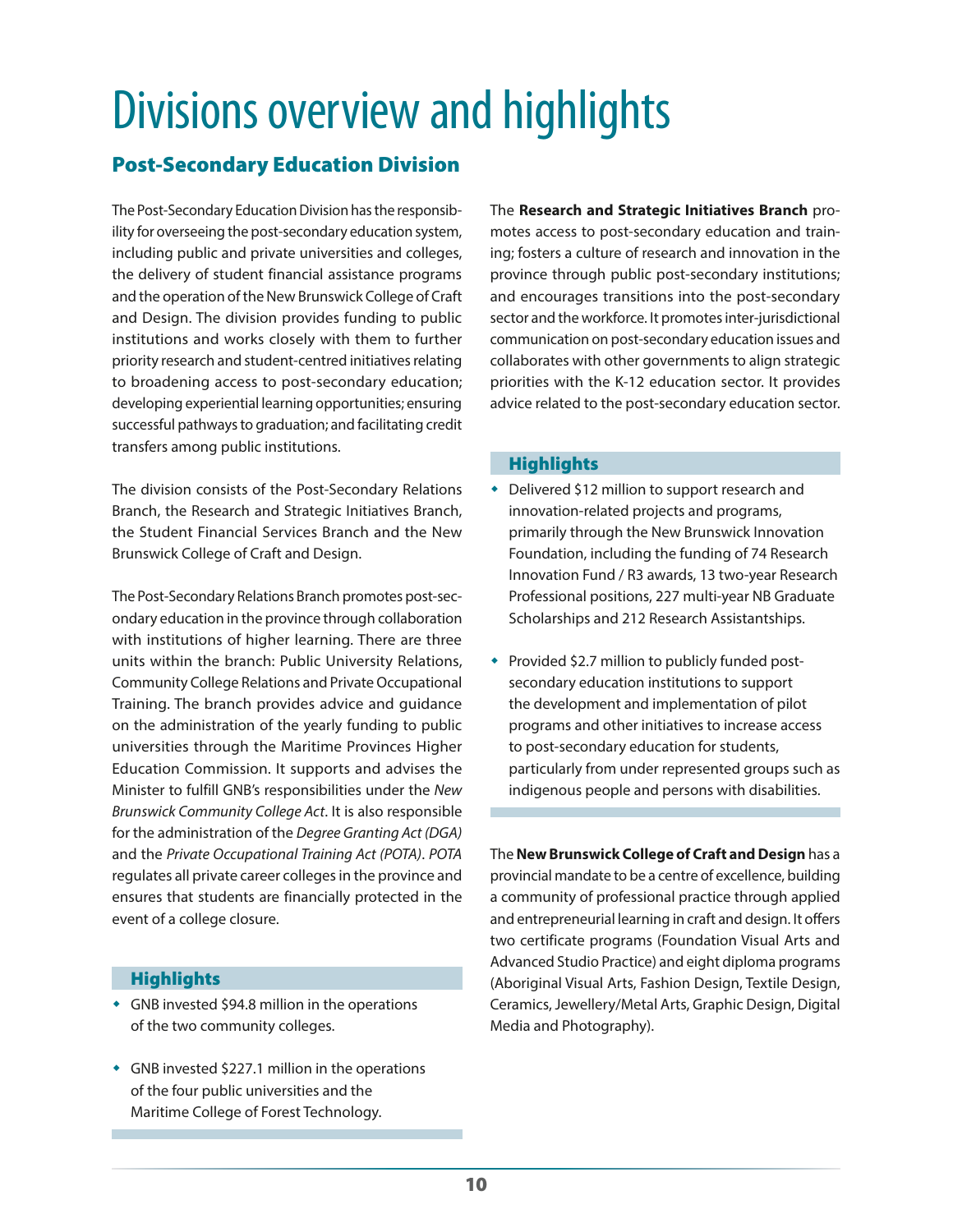#### **Highlights**

- The college received an operating grant of \$3.3 million, yielding a seat capacity of 282 funded seats.
- There were 179 college graduates in 2018- 2019 compared to 151 in 2017-2018.

The **Student Financial Services Branch** administers and delivers federal and provincial government student financial assistance programs. It encourages access to post-secondary education by providing needs-based student financial assistance to thousands of qualifying New Brunswick residents. The branch is responsible for implementing program and policy changes and continuously enhancing its service offerings to ensure that student financial assistance is meeting the needs of the people of New Brunswick. It provides information to stakeholders and partners, including educational institutions, in order to facilitate the delivery of student financial assistance for students across the province.

#### **Highlights**

- Administered \$205.6 million dollars in student financial assistance to 15,281 students.
- Announced a Renewed Tuition Bursary Program that will open eligibility to those enrolled in private universities and colleges in New Brunswick.
- Delivered information sessions on student financial assistance, funding eligibility requirements and the application process to students and parents around the province.
- Introduced a client satisfaction survey that was distributed to approximately 14,000 applicants to get feedback on various aspects of delivery of student financial services with an aim to continually improve customer service.
- Redesigned the annual Information Guide, the paper application and other supporting documents.

#### Student Financial Services

|                                                                                 | 2018-2019 | 2017-2018 |
|---------------------------------------------------------------------------------|-----------|-----------|
| Number of unique clients                                                        | 15,484    | 14,871    |
| Average per client amount of repayable<br>funding (loans)                       | \$8,418   | \$8,421   |
| Average per client amount of<br>non-repayable funding (grants and<br>bursaries) | \$4,408   | \$4,307   |

\*This data is reported based on academic year (August 1st to July 31st)

### Labour and Strategic Services Division

The **Labour and Strategic Services Division** is mandated to provide services to the public through the administration of various acts and regulations for which the department is responsible. The division supports the department through policy, ensuring consistency with government priorities and activities; research and analysis, including labour market information and program evaluations; labour market forecasts; environmental scans; and legislative and regulatory services. The division also provides corporate services for the delivery of programs by the operational branches of the department.

The division consists of Workplace Services (Industrial Relations and Employment Standards), Advocates' Services (Workers' Advocates and Employers' Advocates), Policy, Research and Labour Market Analysis Branch, Finance and Administration Branch, Information Management and Technology Services Branch, Performance Excellence Branch and the Human Resource Services Branch.

The **Workers' Compensation Appeals Tribunal** reports administratively to the Minister through the Assistant Deputy Minister of the Labour and Strategic Services Division. The division plays a key role in supporting appropriate partnership and dialogue with WorkSafeNB and industry stakeholders as they pertain to the development of legislative, regulatory and policy initiatives related to occupational health and safety and workers' compensation. The tribunal releases an annual report separate from the department.

**Workplace Services (Industrial Relations)** facilitates relations between labour and management in the private and quasi-public sectors by providing neutral, thirdparty assistance and preventive mediation services.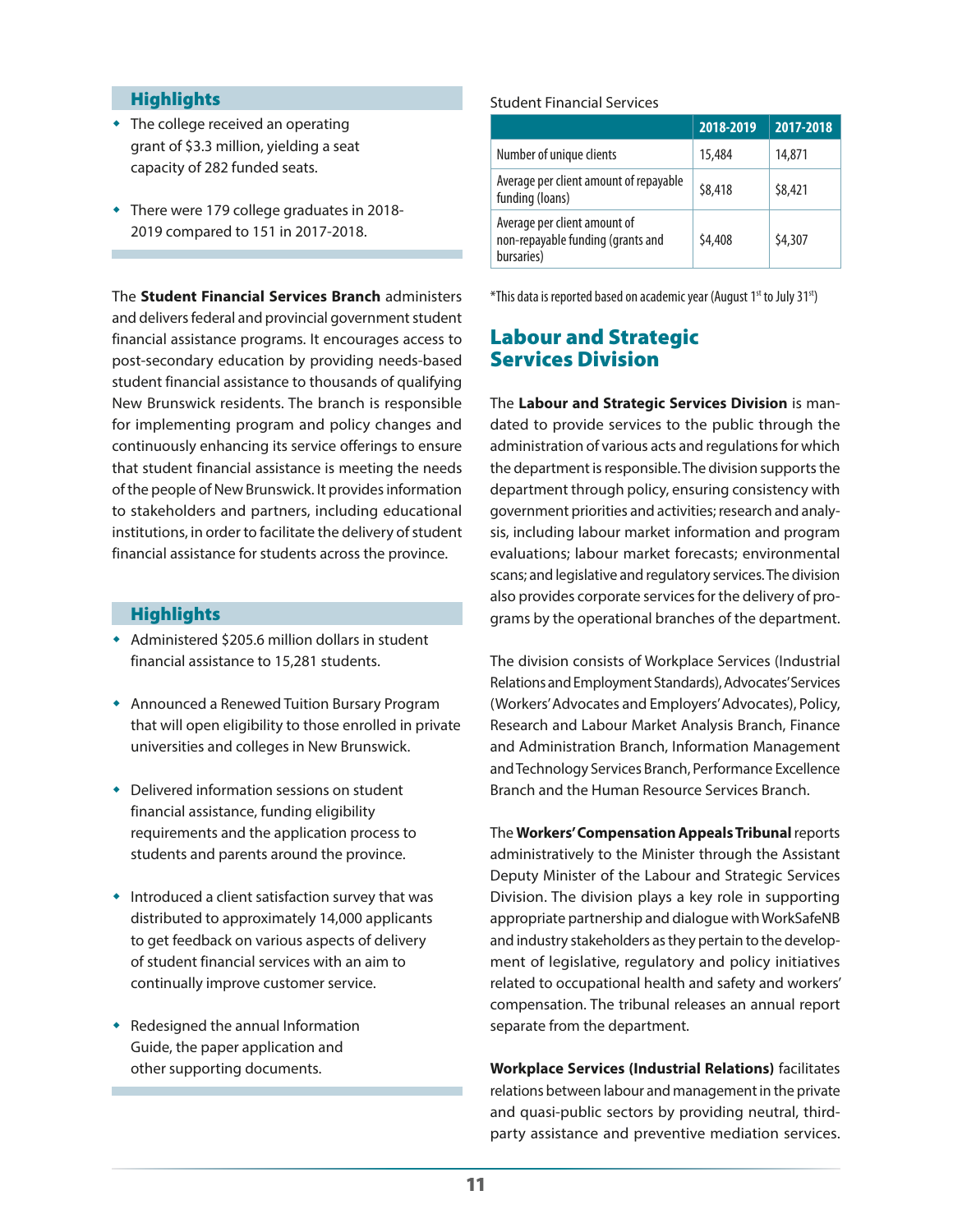It provides third-party assistance to help parties overcome impasses during negotiations through the appointment of a conciliation officer, mediation officer, conciliation board, arbitration board or a combination thereof. It also provides preventive mediation services to promote healthy labour relations between parties while a collective agreement is in force. The branch administers the *Industrial Relations Act* and its regulations by promoting labour management relations in the unionized private and quasi public sectors of the province.

#### **Highlights**

- 20 labour disputes were settled with the intervention of the branch. The disputes occurred during the negotiation of collective agreements.
- 19 labour disputes were settled before strike or lockout action, one of which resulted in a work stoppage.
- ◆ 25 rights arbitrators were appointed and 23 grievances were mediated.
- The branch provided conciliation services in two disputes in the public sector.

|                                                            | 2018-2019 | 2017-2018 |
|------------------------------------------------------------|-----------|-----------|
| Labour disputes settled with<br>intervention of the branch | 20        | 19        |
| Labour disputes settled before strike<br>or lockout        | 19        | 18        |

**Workplace Services (Employment Standards)** promotes, oversees and enforces the *Employment Standards Act* and its regulations. The Act, which applies to all provincially regulated employee employer relationships, specifies the minimum standards of employment, such as minimum wage, overtime rates, hours of work, vacation pay as well as paid public holidays. The branch is responsible for representing the director at hearings before the New Brunswick Labour and Employment Board. A significant piece of the mandate is to raise awareness and educate employers, employees and students about their rights and responsibilities vis-à-vis the legislation. Staff conducts numerous educational sessions throughout the province to encourage better awareness of the Act.

#### **Highlights**

- $\bullet$  Increased the minimum wage to \$11.50 per hour on April 1, 2019.
- Held 198 information sessions on the basics of the *Employment Standards Act*. The groups to whom these sessions were offered include students in public schools and post-secondary institutions, as well as stakeholders (employees/employers), professional associations and newcomers.
- Responded to 15,525 inquiries about employment-related concerns.
- Investigated 986 formal complaints and 48 audits.
- There were 68,203 individuals who visited the branch's website.
- Adopted a new regulation setting out the details of the domestic violence, intimate partner violence or sexual violence leave.

| <b>Fiscal year</b> | <b>Number of</b><br><b>information</b><br><b>sessions</b> | <b>Number of</b><br><b>inquiries</b> | <b>Formal</b><br>complaints<br>investigated |
|--------------------|-----------------------------------------------------------|--------------------------------------|---------------------------------------------|
| 2018-2019          | 198                                                       | 15,525                               | 986                                         |
| 2017-2018          | 210                                                       | 15,302                               | 886                                         |

#### Employment Standards Activity

**Advocates Services (Workers' Advocates)** is mandated under the *Workers' Compensation Act* to help injured workers and their dependants on matters related to claims for workers' compensation. Advocates help by providing information, advice and, when appropriate, representation at appeal hearings. The branch ensures appropriate workers' compensation and occupational health and safety legislation enforcement.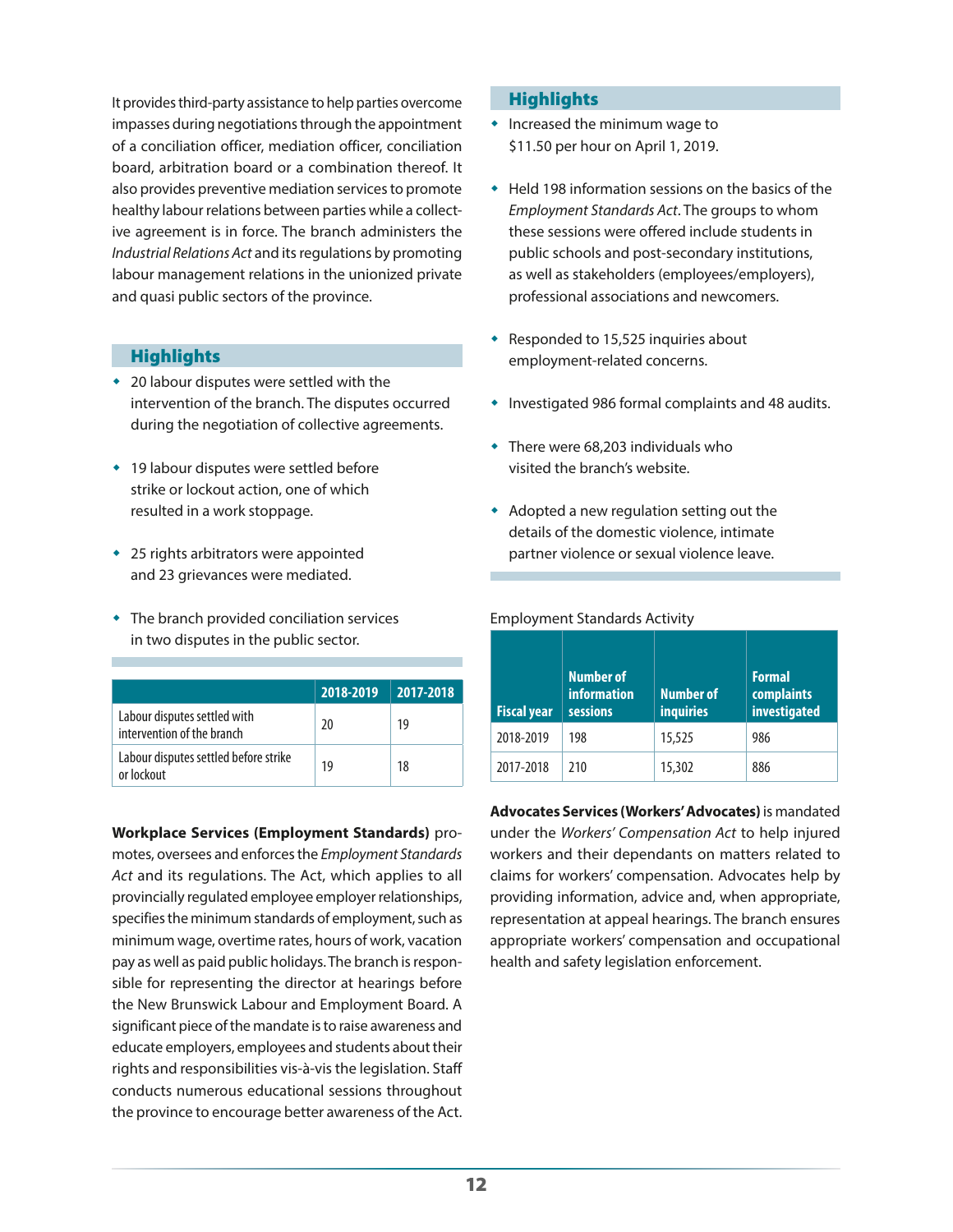#### **Highlights**

- ◆ There were 463 new cases, 414 cases closed and 534 active cases.
- Represented workers at 163 hearings before the Workers' Compensation Appeals Tribunal.

#### Workers' Advocates

|                     | 2018-2019 2017-2018 |     |
|---------------------|---------------------|-----|
| Number of new cases | 463                 | 388 |
| Number of hearings  | 163                 | 166 |

**Advocates Services (Employers' Advocates)** helps employers with workers' compensation matters through communication and consultation. It also provides engaged learning opportunities. The branch provides employers with specialized advice and representation on workers' compensation issues before WorkSafeNB. It provides specialized advice to employers on all aspects of workers' compensation and its governing legislation.

#### **Highlights**

- There were 199 new cases, 210 active cases and 146 closed cases.
- Represented employers at 35 hearings before the Workers' Compensation Appeals Tribunal

#### Employers' Advocates Data

|                     | 2018-2019 2017-2018 |     |
|---------------------|---------------------|-----|
| Number of new cases | 199                 | 263 |
| Number of hearings  | 35                  | 39  |

The **Policy, Research and Labour Market Analysis Branch** develops effective and strategic policy and research responses to a range of priorities and issues. It supports the department in decision-making and policy development through research, evaluation and analysis. The branch leads and supports policy development; develops labour market information; ensures the department meets its obligations under the *Right to Information and Protection of Privacy Act*; ensures GNB meets its obligations under international labour and

human rights conventions; and ensures GNB addresses the obligations related to labour mobility outlined in chapter 7 of the *Canadian Free Trade Agreement*.

#### **Highlights**

- Delivered an updated labour market information presentation to high school students enrolled in the grade 9 and 10 Personal Development and Career Planning classes. The presentation, 'Career Planning and Labour Market Information for Youth' reached more than 4,400 students in the Anglophone and Francophone school districts. This represents an increase of 10 per cent over the previous year.
- Participated in the third provincial ChatterHigh competition. The online edu-game provides a platform where students, teachers and parents answer game questions related to labour market information, post-secondary education and careers in the province to earn points, resulting in cash prizes being awarded to schools across both education sectors in the province.
- Hosted the first annual Labour Market Information (LMI) Forum bringing together New Brunswick stakeholders who work with labour market information. The 2018 LMI Forum provided an opportunity for participants to share research findings and data with other experts in their field.
- Released a new Occupational Profiles online platform on NBjobs.ca. These profiles provide information on hundreds of occupations in New Brunswick, from descriptions of the main duties and educational requirements for occupations to statistics on wages, demographics, forecasted demand and more.
- Completed 10 evaluation projects related to employment programs and services to ensure they met the needs of the labour market.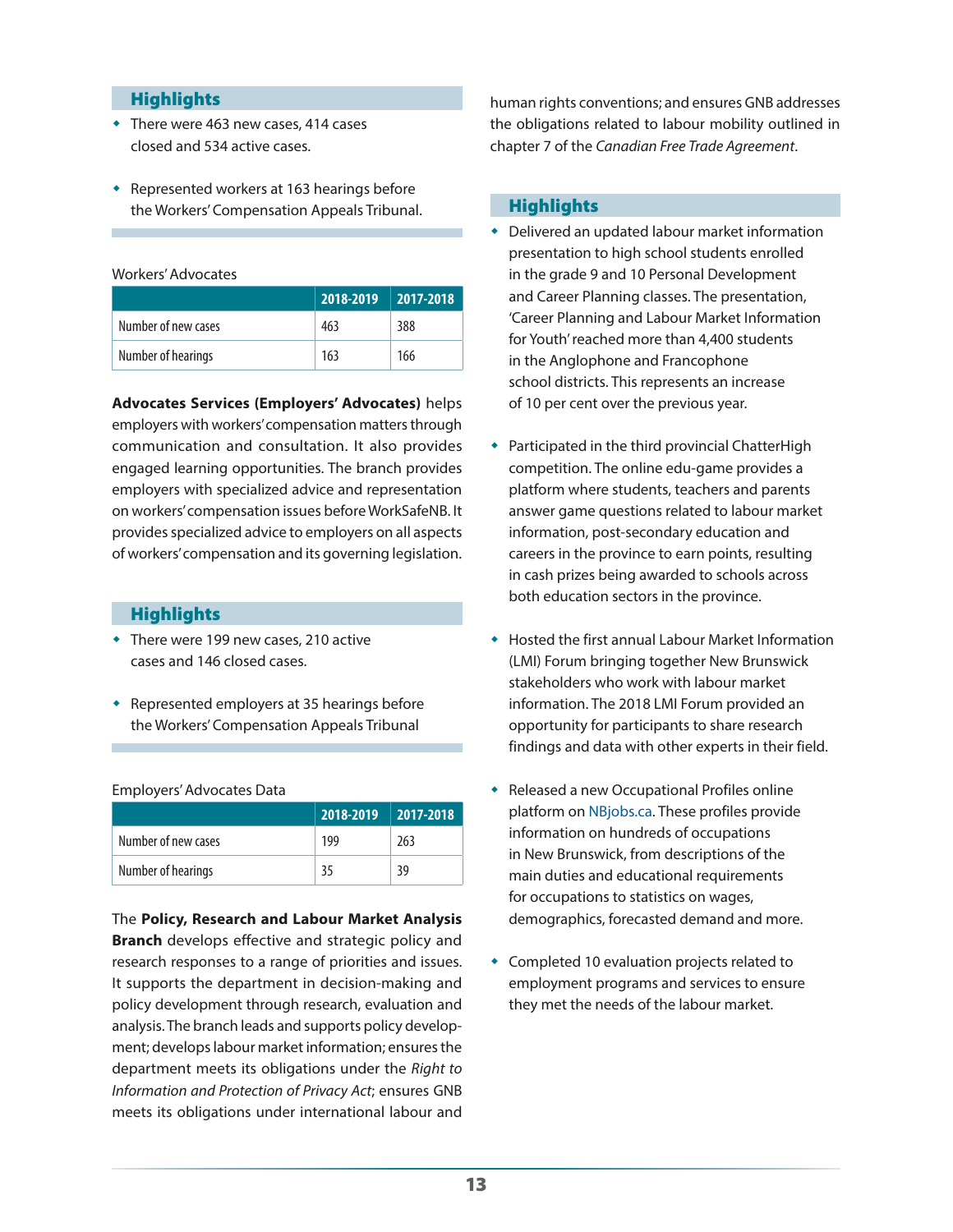Completed work related to determining New Brunswick's support of Canada's ratification of the protocol of 2014 to the Forced Labour Convention, 1930 and Convention 81 on labour inspection, 1947. These instruments were ratified by Canada on June 17, 2019 and will enter into force for Canada on June 17, 2020.

The **Finance and Administration Branch** manages the financial resources of the department, boards and commissions under the minister and provides audit assurance. It helps all branches achieve their program and service delivery objectives by providing support in such areas as financial management and reporting, facilities management, procurement, departmental information coordination, financial systems and internal audit.

#### **Highlights**

- Provided financial analysis and support to key government priorities.
- Organized and provided support for three meetings of the departmental audit committee.
- Received and coordinated more than 4,231 Internet inquiries and coordinated responses to almost 800 pieces of correspondence received by the minister and the deputy minister.
- Implemented improvements to various administrative processes, including fleet vehicle usage tracking, financial chargebacks, and visitor sign-in procedures.

The **Information Management and Technology Services** Branch provides leadership and guidance in the planning, design, development, quality assurance, risk management, implementation and support of information technology solutions and record management solutions with the department's vision and strategic plan. Some of the services are offered internally to the department while others are delivered by Service New Brunswick's business application unit.

#### **Highlights**

- Completed modifications to the Industrial Relations database to allow direct access and output of letters to stakeholders whose collective agreements are ready to expire.
- Completed the imaging of past New Brunswick College of Craft and Design transcripts.
- Migrated department storage from old technology to new technology for all department users and completing the migration of all 2003 servers.
- Tested and mitigated all applications in order to successfully roll out Office 365 in the cloud for all department users in conjunction with Service New Brunswick's mandate.
- Completed the online Canada Job Grant application ready for production.
- Actively participated in the development project of a new Atlantic Apprenticeship management system.

The **Performance Excellence and Strategic Planning Branch** provides cross-departmental leadership in strategic planning and in the comprehensive implementation of the Formal Management system. Formal Management is intended to change the culture of government and how government works while providing the best possible value for taxpayers. It provides a structured approach to Strategy Management, Initiative Management, Daily Management, Process Management and Performance Management. The branch leads the development of and facilitates the implementation of the strategic plan as well as implements and oversees a departmental-wide planning and accountability model.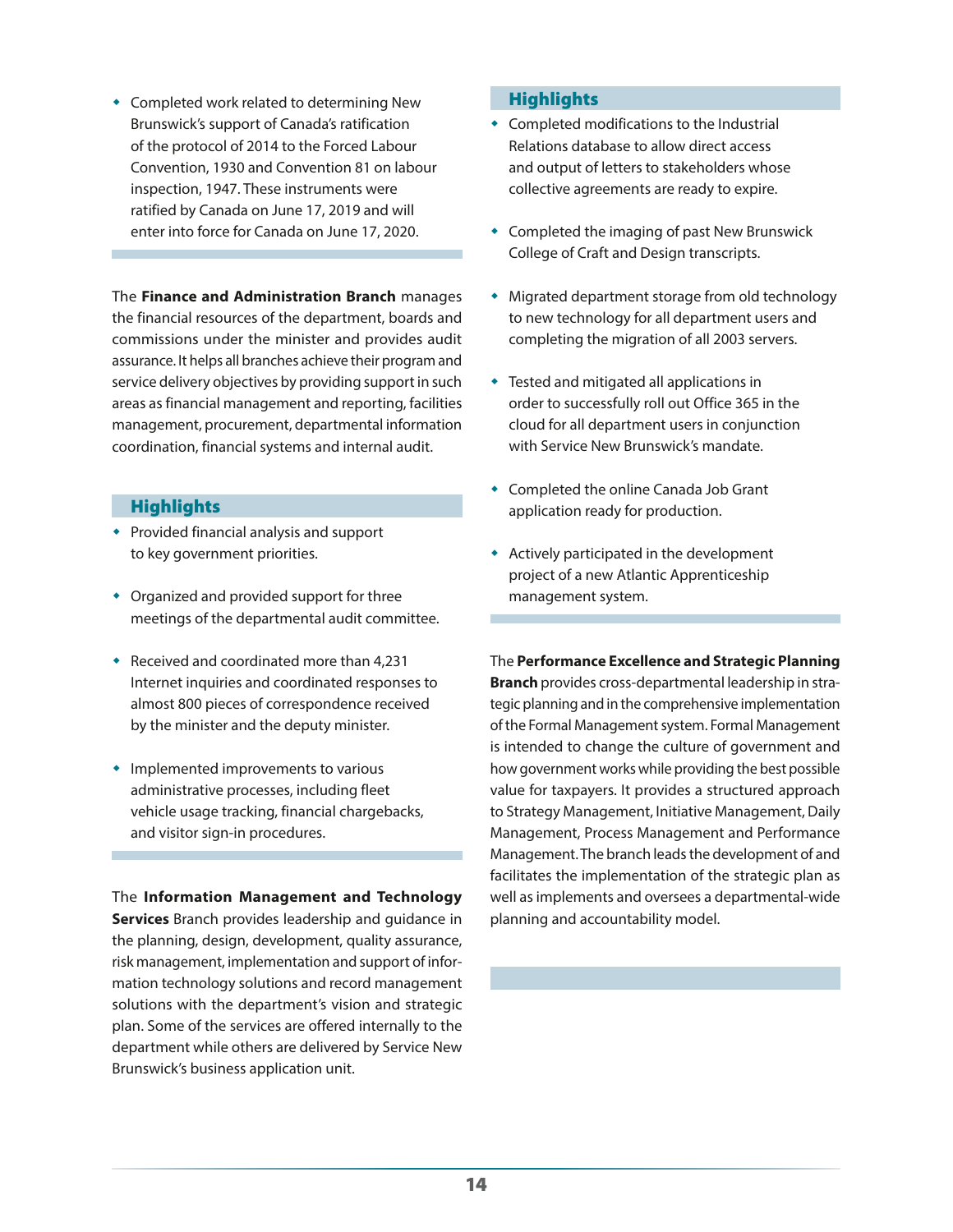#### **Highlights**

- Trained 35 employees as Waste Walkers.
- Continued refinement of branch work plans and the planning and accountability system.
- Implemented Operational Dashboards to align customer outcomes with programs/daily operations.

As a strategic business partner, the **Human Resources Services Branch** provides support and services to management and staff to increase organizational effectiveness and maximize performance while supporting the strategies and goals of the department. It is responsible for workforce planning, recruitment, classification, employee and labour relations, performance management, official languages, employee recognition as well as human resources strategy and programs.

### Adult Learning and Employment Division

The **Adult Learning and Employment Division** is mandated to support the development of human resources in New Brunswick by supporting the delivery of adult literacy and learning programs and services; recognizing achievement of competencies; developing and providing public library services to help New Brunswickers' informational, educational, recreational and cultural needs; and delivering programs and services that assist unemployed, underemployed and newcomers acquire the skills and employment experience necessary to secure full-time employment and that assist New Brunswick employers find the right employees.

#### *Canada-New Brunswick Labour Market Agreements*

- 1. Under the Labour Market Development Agreement, GNB served 10,057 active employment insurance claimants, helped 8,023 active claimants gain employment, and achieved \$25.58 million dollars in savings for the Employment Insurance account. The total number of clients served under the agreement was 18,197.
- 2. Under the Workforce Development Agreement, GNB served 3,512 clients.

#### *Atlantic Workforce Partnership*

The Council of Atlantic Premiers established the Atlantic Workforce Partnership. It is enabling provinces to work together to improve skills training, promote apprenticeship opportunities; recruit and retain immigrants; and build on the strengths of communities to meet new economic challenges and opportunities. Priority areas identified within the Atlantic Workforce Partnership action plan include: attraction and immigration; apprenticeship harmonization; federal labour market programs; labour market information; business supports; and youth initiatives.

The division consists of the Employment and Continuous Learning Services Branch, the Apprenticeship and Occupational Certification Branch and the New Brunswick Public Library Service.

The **Employment and Continuous Learning Services Branch** strategically responds to the evolving needs of the labour market by providing information, services and interventions that are responsive to the needs of job seekers, adult learners and employers. The branch ensures that new initiatives are developed when a gap in service is identified; and that local staff has the tools and supports required to help clients with their training and employment needs. The branch is responsible for increasing literacy and workplace essential skills.

#### **Highlights**

 Continued to increase its involvement with First Nations and Indigenous groups on labour market, training and employment initiatives. In 2018-2019, the department contributed \$2.89 million dollars for 65 projects to assist First Nation communities, Indigenous organizations and Indigenous individuals.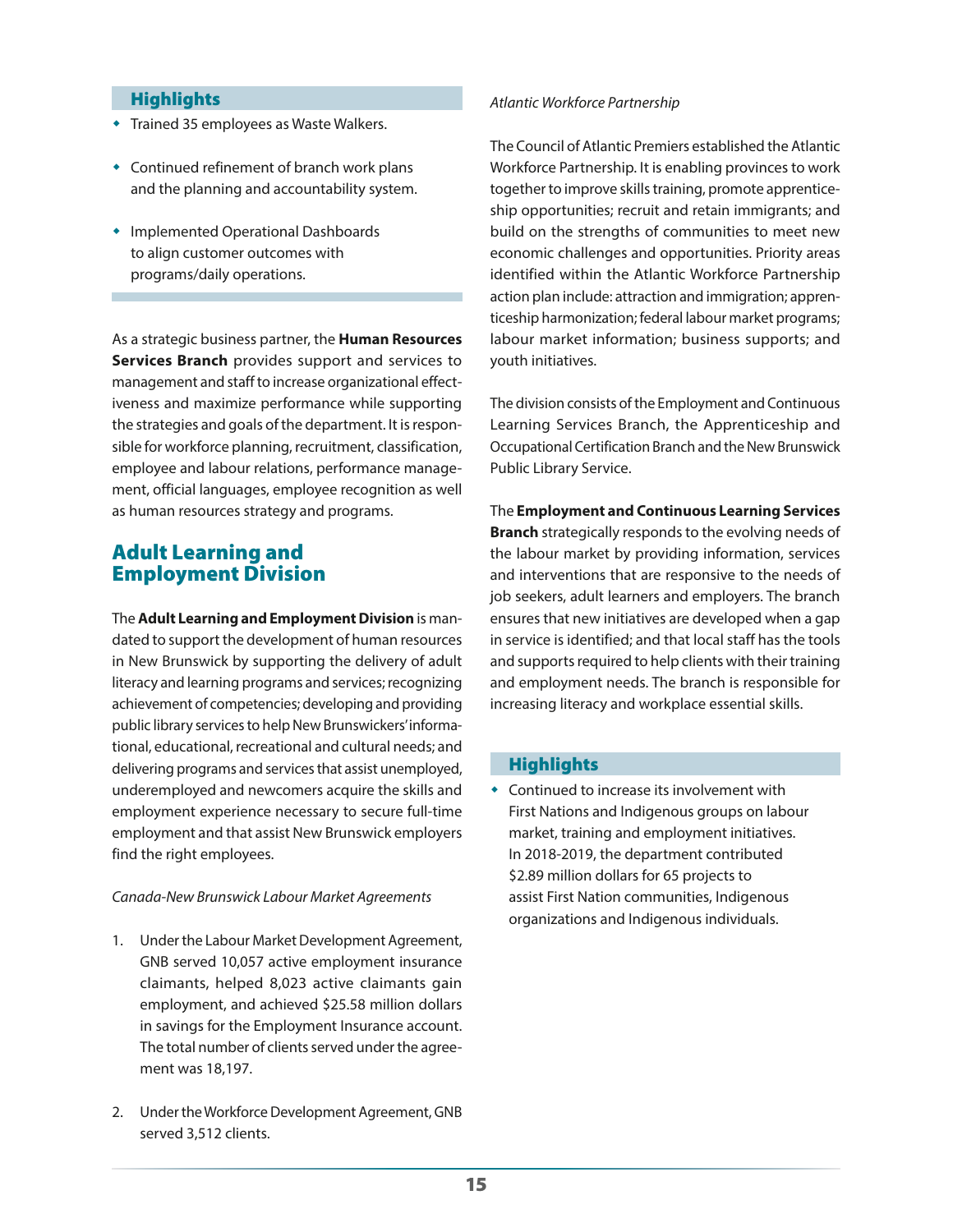- Continued to work in partnership with multiple provincial key stakeholders in leading "*FutureReadyNB*". Built on a shared vision, this provincial initiative positions the province as a leader across Canada. Its key objectives are to enhance experiential learning opportunities leveraging students' contributions to the workforce while studying, increase the number of employers investing in a highly skilled workforce and increasing the number of students staying, studying and working in New Brunswick.
- Held eight virtual job fairs for the first time around the province which attracted more than 2,500 job seekers from around the world and included participation of over 120 New Brunswick companies.

**New Brunswick Public Library Service** is responsible for providing, under the *New Brunswick Public Libraries Act* and *New Brunswick Public Libraries Foundation Act*, public library services that enrich the social, cultural and economic vitality of communities by opening doors to lifelong learning for all. The branch is responsible for collection development; management of the provincial catalogue; library systems and information technology management, development and support; and development and delivery of library programs and services for all ages. The branch works with participating municipalities and school districts (in the case of public-school libraries), local library boards, partners and stakeholders. It provides access to a provincial collection of two million items in a variety of formats through one provincial library card as well as services and programs for people of all ages that promote reading, literacy, education and lifelong learning. The services consist of 66 service points (52 public libraries, 11 public-school libraries, one public-academic library, one virtual branch and one library services-by-mail branch) managed through five library regions and one provincial office.

#### **Highlights**

- Established and opened the New Brunswick Library of Craft and Design, a partnership between NB Public Library Service and the NB College of Craft and Design. The new library, located in Fredericton, has a mandate to serve the students and instructors of the college as well as the general public and the arts and craft community across the province.
- Launched the first music lending instrument library in Atlantic Canada in partnership with Sun Life and the Fredericton Public Library.
- Released a Strategic Plan for Indigenous Library Services 2019-2022 / Plan stratégique relatif aux Services de bibliothèque aux Autochtones 2019-2022 which focuses on providing library programs, services and collections to promote Mi'kmaq, Wolastoqiyik, Peskotomuhkati cultures, histories and languages.
- Public library patrons were able to check out free passes to Musée acadien and the Automobile Museum, in addition to the New Brunswick Museum, the Beaverbrook Art Gallery, Kings Landing Historical Settlement, and Village historique acadien.
- $\bullet$  Invested in mental health collections in the New Brunswick Public Library Service in partnership with MindCare NB and the Royal Bank of Canada.
- Five library resource centres continued operating seven days a week as part of a pilot project.

#### Library Services Data

|                          | 2018-2019 | 2017-2018 |
|--------------------------|-----------|-----------|
| Library membership cards | 254,908   | 246,580   |
| Library visits           | 2,425,774 | 2,319,255 |
| Program participants     | 271,931   | 281,516   |
| Circulation              | 2,738,838 | 2,721,572 |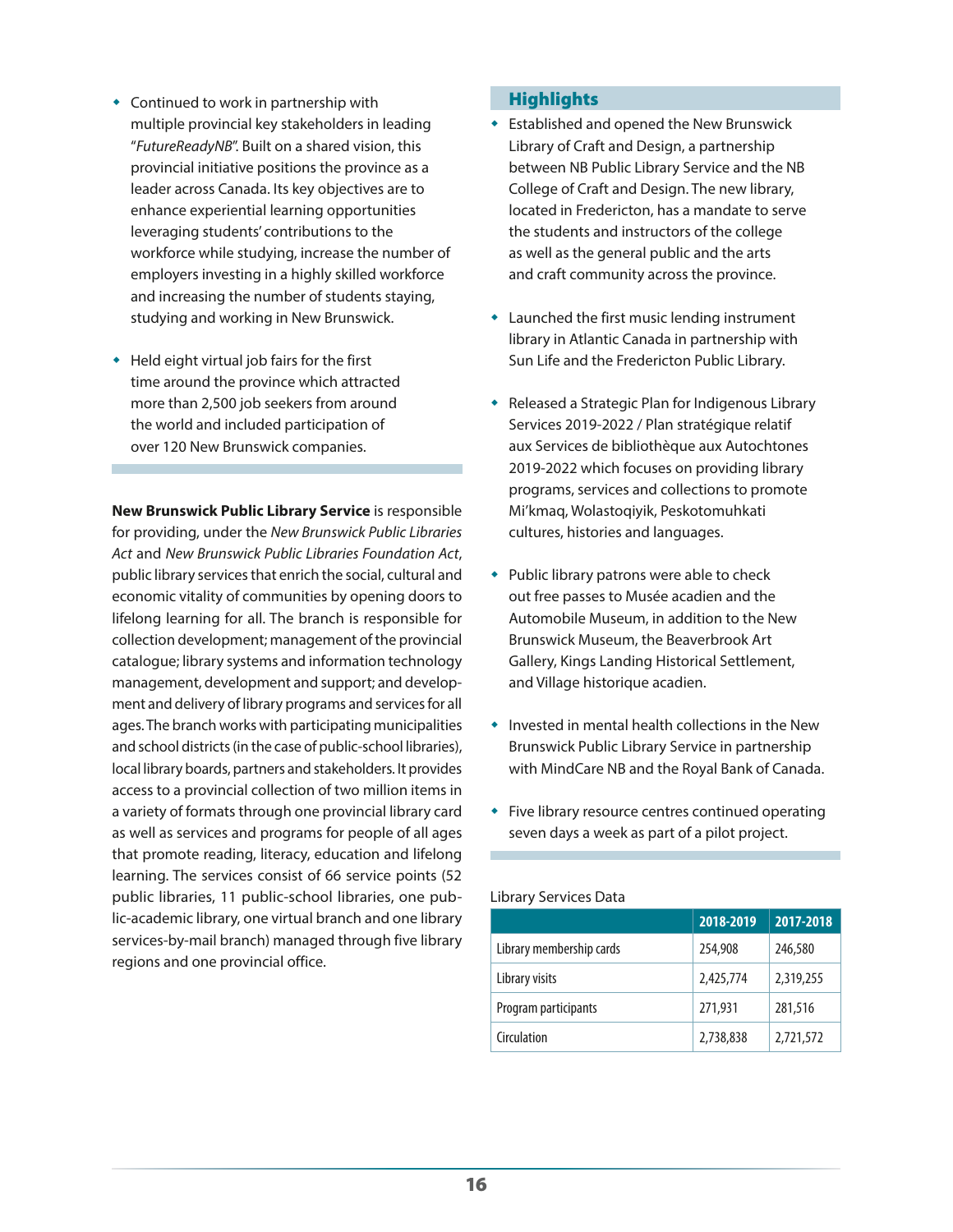The **Apprenticeship and Occupational Certification** 

**Branch** provides quality apprenticeship learning, lifelong skill development and certification opportunities in designated occupations that are standardized, current and relevant to the needs of industry and its workforce. Through its regional operations, the branch provides these services to thousands of skilled trade apprentices and tradespeople by scheduling level training opportunities, validating curriculum and working to ensure those performing work in the various sectors have the proper qualifications. The branch ensures that the skilled trades workforce has the skills and knowledge necessary to function effectively in the labour market. It identifies training needs in conjunction with industry, develops programs in the 50 occupations for which apprenticeship training is offered and provides certification services in the 74 designated occupations.

#### **Highlights**

- **•** Increased apprenticeship registration by 9 per cent (102).
- Increased certificates of qualification issued by 1 per cent (7).
- The goal of harmonizing trades training on the Atlantic and national levels continued. By the end of 2018-2019, the branch had substantively aligned 80 per cent of the national Red Seal trades in four key areas. Phase two of the Atlantic work on harmonization for the 21 key components identified is nearing completion with a phase three scheduled which will include a maintenance solution for the future.
- The branch's learning strategist model continues to show success in our Red Seal Exam pass rates. These rates outperform the national average making New Brunswick apprentices 11 per cent more likely to pass their final exam when compared to the rest of the country. This success has spawned a federally funded project that aims to expand the current New Brunswick model to four other jurisdictions in Canada.

#### Apprenticeship Data

|                              | 2018-2019 | 2017-2018 |
|------------------------------|-----------|-----------|
| Apprenticeship registrations | 1,282     | 1,180     |
| Certificates Issued          | 1,308     | 1,301     |
| Teen Apprenticeship program  | 108       | 73        |

#### Learning Strategist Interventions

| Clients served          | 370   | 409   |
|-------------------------|-------|-------|
| Interventions started   | 1,902 | 2.083 |
| Interventions completed | 1,503 | 1.719 |

# Population Growth Division

The **Population Growth Division** is responsible for implementing GNB policies to contribute to the demographic and economic growth of New Brunswick by attracting and retaining immigrants, repatriating, increasing francophone immigration and supporting multiculturalism.

The division consists of the Policy, Research and Federal-Provincial-Territorial Relations Unit, the Immigration and Operations Unit, and the Workforce Attraction and Integration Unit.

The **New Brunswick Human Rights Commission** reports administratively to the Minister through the Assistant Deputy Minister of the Population Growth Division. The division plays a key role in supporting appropriate partnership and dialogue with stakeholders as they pertain to the development of legislative, regulatory and policy initiatives. The commission releases an annual report separate from the department.

The **Policy, Research and Federal-Provincial-Territorial Relations Unit** coordinates a strategic approach to federal-provincial-territorial relations; administers and monitors the Canada-New Brunswick Immigration Agreement and the Canada-New Brunswick Agreement on the Atlantic Immigration Pilot Program; represents GNB on various immigration and policy federal-provincialterritorial working groups; disseminates information about population growth trends and policy to other areas of the department, other government departments and the public; leads annual evaluations of provincial immigration programming; and provides research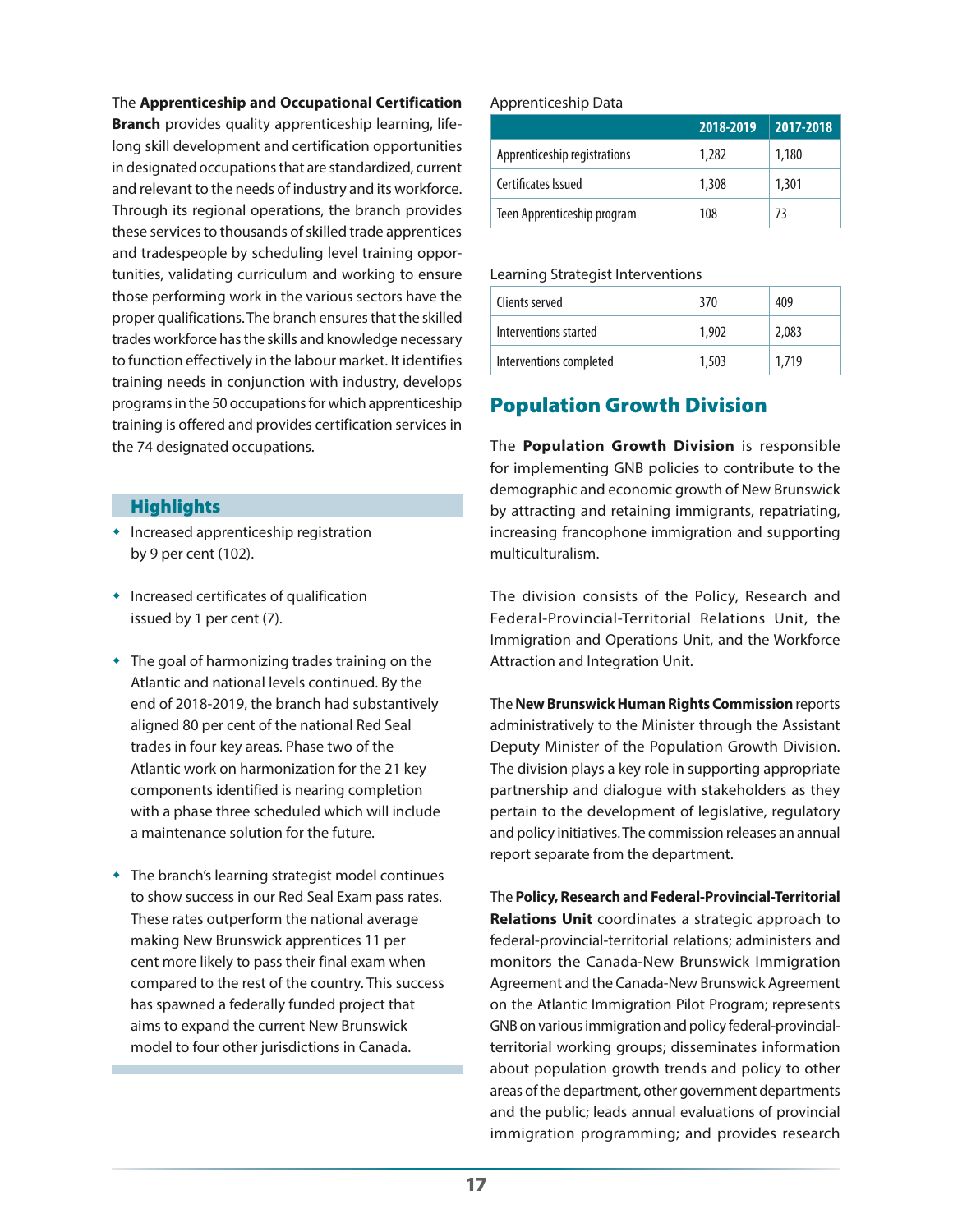support to senior staff. Through the Atlantic Workforce Partnership, it partners with Atlantic counterparts to promote regional opportunities and increase immigration to the region.

#### **Highlights**

- Finalized targeted stakeholder consultations to inform the development of a renewed Population Growth Strategy for New Brunswick.
- $\bullet$  Led Atlantic consultations to extend the Atlantic Immigration Pilot from three years to five years.
- Continued to implement the Atlantic Immigration Pilot and the Provincial Nominee Program, setting record results in nominations.
- Worked with PETL regional employment offices to fill available jobs through immigration when they could not be filled locally.
- Consulted with Immigration, Refugees, and Citizenship Canada and the province of Manitoba to assume the role as the co-chair of the Forum of Ministers Responsible for Immigration, and supporting tables, over the next three years.

The **Immigration and Operations Unit** provides operational support to the division ensuring the efficient operation of provincial immigration programs in accordance with the *Canada-New Brunswick Immigration Agreement* and the *Canada-New Brunswick Agreement on the Atlantic Immigration Pilot*. It manages and monitors the Provincial Nominee Program and the Atlantic Immigration Pilot applications by entering and tracking them in an electronic database.

#### Nomination Certificates

|                                   | $2018*$ | $2017*$ |
|-----------------------------------|---------|---------|
| Provincial Nominee Program        | 1.183   | 1,055   |
| <b>Atlantic Immigration Pilot</b> | 1,108   | 487     |
| <b>Total certificates issued</b>  | 2,291   | 1,542   |

(\*) To align with other public reporting, the department follows the calendar year.

The **Workforce Attraction and Integration Unit** manages applicant files related to immigration and the settlement and integration of immigrants in the province. The branch manages the Provincial Nominee Program and the Atlantic Immigration Pilot applications and implements actions to attract francophone newcomers and skilled workers living elsewhere in Canada through developing, organizing and implementing domestic and international promotion and recruitment events.

#### **Highlights**

- Participated in multiple promotion and attraction activities to attract French-speaking immigrants. As a result, the department reached 31 per cent French-speaking immigration through the Provincial Nominee Program.
- The Unit participated in attraction and promotion events aimed at helping New Brunswick employers fill their labour needs. The Unit also conducted employer recruitment activities in the Middle East (Egypt, United Arab Emirates, Qatar), Hong Kong, Philippines, United Kingdom, Poland, Ukraine, Romania and the United States, in partnership with various Canadian embassies, consulates, Immigrant Settlement Agencies, and municipalities.

#### **Highlights**

- Attracted 2,291 immigrants under the Provincial Nominee Program and the Atlantic Immigration Pilot representing an increase of 49 per cent over the 2017 calendar year.
- Coordinated the integration of the Atlantic Immigration Pilot into Biznet.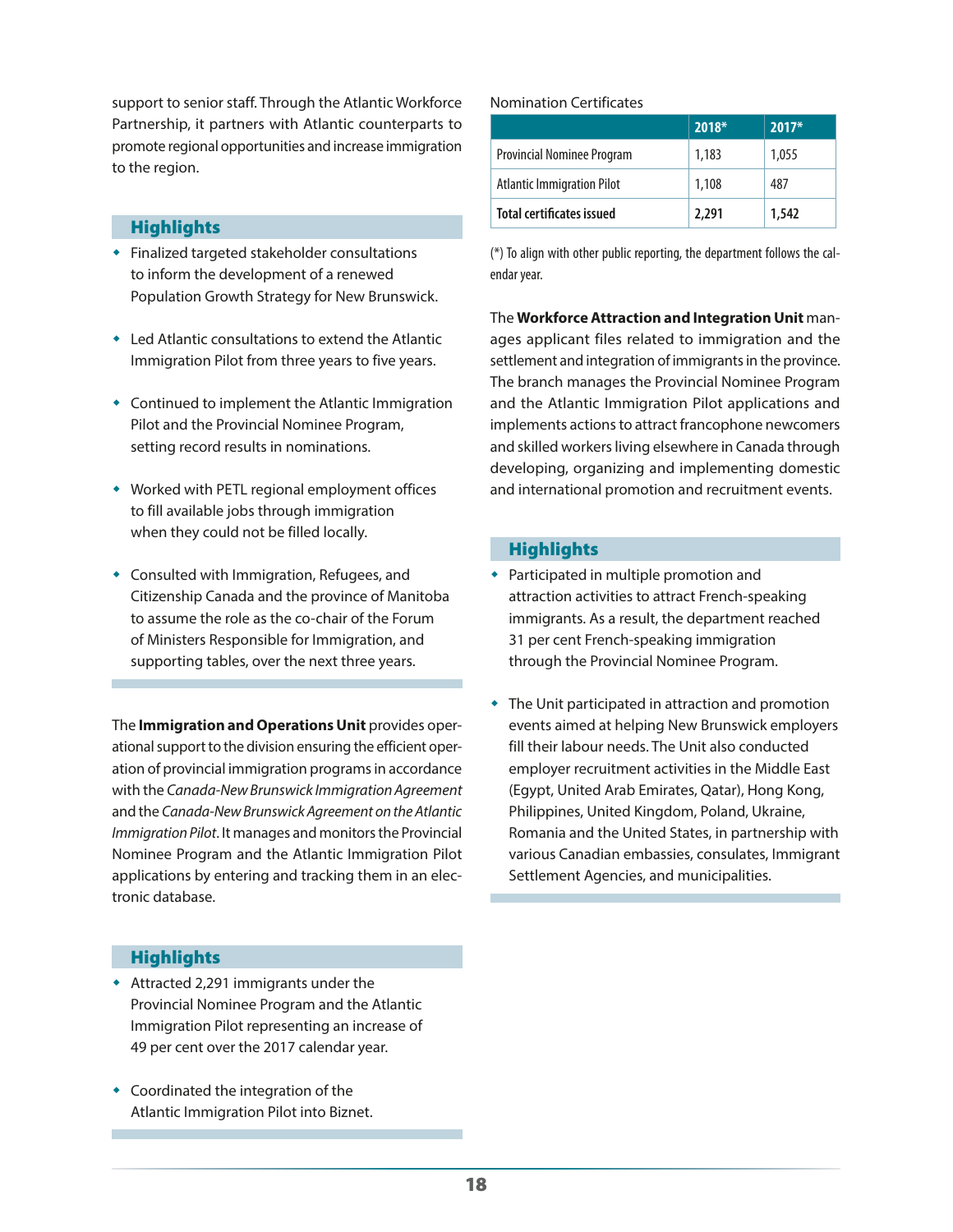# Financial information

# Departmental Gross Revenue

For the fiscal period ending March 31, 2019 (000's)

|                                  | 2018-2019     |               |                                 |              |
|----------------------------------|---------------|---------------|---------------------------------|--------------|
|                                  | <b>Budget</b> | <b>Actual</b> | <b>Variance</b><br>over/(under) | <b>Notes</b> |
| Other Interest Income            | \$11,103.0    | \$22,641.4    | \$11,538.4                      | (1)          |
| <b>Licenses and Permits</b>      | \$2,333.0     | \$1,755.5     | (5577.5)                        |              |
| Sale of Goods and Services       | \$4,208.0     | \$3,608.5     | (5599.5)                        |              |
| Miscellaneous Revenue            | \$19,225.0    | \$20,129.3    | \$904.3                         |              |
| Conditional Grants - Canada      | \$126,502.0   | \$127,519.8   | \$1,017.8                       | (2)          |
| <b>Totals - Ordinary Revenue</b> | \$163,371.0   | \$175,654.5   | \$12,283.5                      |              |

*Explanations for variances greater than \$1 million are found as* Notes to the Statement of Financial Operations.

# Special Purpose Revenue

For the fiscal period ending March 31, 2019 (000's)

|                                         | 2018-2019     |               |                                 |              |
|-----------------------------------------|---------------|---------------|---------------------------------|--------------|
|                                         | <b>Budget</b> | <b>Actual</b> | <b>Variance</b><br>over/(under) | <b>Notes</b> |
| Canada Student Loans Program            | \$2,136.0     | \$2,025.6     | (5110.4)                        |              |
| Library Trust Fund                      | \$300.0       | \$500.2       | \$200.2                         |              |
| Recoverable Projects                    | \$350.0       | \$247.0       | (5103.0)                        |              |
| <b>Totals - Special Purpose Revenue</b> | \$2,786.0     | \$2,772.8     | (513.2)                         |              |

*Explanations for variances greater than \$1 million are found as* Notes to the Statement of Financial Operations.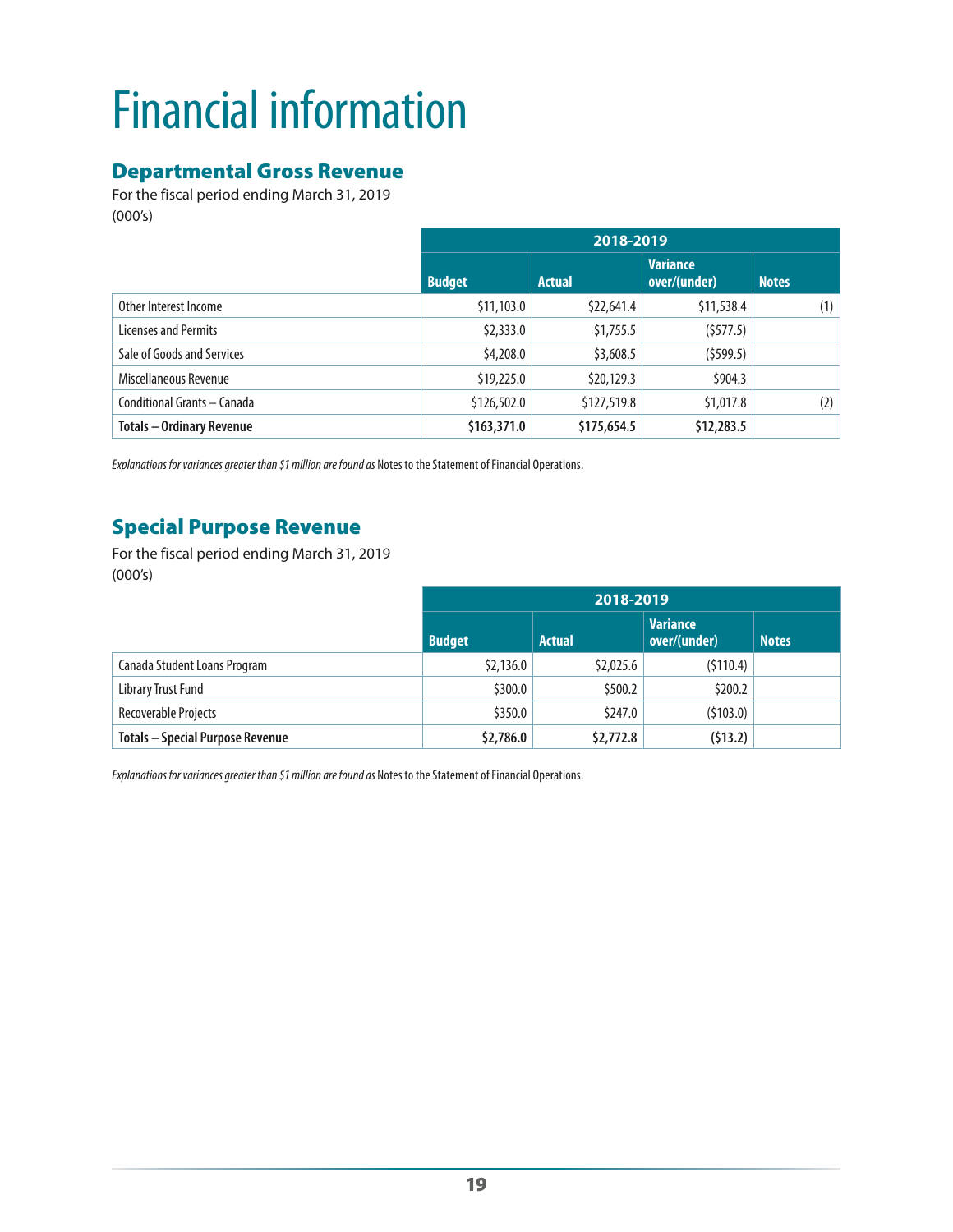# Departmental Gross Expenditures

For the fiscal period ending March 31, 2019 (000's)

|                                                       | 2018-2019     |               |                                 |              |
|-------------------------------------------------------|---------------|---------------|---------------------------------|--------------|
|                                                       | <b>Budget</b> | <b>Actual</b> | <b>Variance</b><br>over/(under) | <b>Notes</b> |
| <b>Post-Secondary Education Division</b>              |               |               |                                 |              |
| Post-Secondary Affairs                                | \$171,808.4   | \$183,294.2   | \$11,485.8                      | (3)          |
| <b>Labour and Strategic Services Division</b>         |               |               |                                 |              |
| Corporate Services                                    | \$3,093.0     | \$2,955.2     | (5137.8)                        |              |
| <b>Labour and Policy</b>                              | \$10,186.4    | \$7,536.6     | (52,649.8)                      | (4)          |
| <b>Adult Learning and Employment Division</b>         |               |               |                                 |              |
| <b>NB Public Libraries</b>                            | \$15,834.0    | \$15,774.1    | (559.9)                         |              |
| <b>Adult Learning</b>                                 | \$10,072.0    | \$8,254.5     | (51, 817.5)                     | (5)          |
| <b>Employment Development</b>                         | \$27,893.8    | \$23,947.4    | (53, 946.4)                     | (6)          |
| Canada-NB Workforce Development Agreement             | \$18,221.0    | \$15,561.4    | (52,659.6)                      | (7)          |
| Canada-NB Labour Market Development Agreement         | \$97,847.8    | \$97,168.0    | (5679.8)                        |              |
| <b>Population Growth Division</b>                     |               |               |                                 |              |
| <b>Population Growth</b>                              | \$8,254.0     | \$8,351.2     | \$97.2                          |              |
| <b>Maritime Provinces Higher Education Commission</b> | \$284,828.0   | \$286,669.0   | \$1,841.0                       | (8)          |
| <b>Totals - Ordinary Expenditures</b>                 | \$648,038.4   | \$649,511.6   | \$1,473.2                       |              |

*Explanations for variances greater than \$1 million are found as* Notes to the Statement of Financial Operations.

# Special Purpose Expenditures

For the fiscal period ending March 31, 2019 (000's)

|                                              | 2018-2019     |               |                                 |              |
|----------------------------------------------|---------------|---------------|---------------------------------|--------------|
|                                              | <b>Budget</b> | <b>Actual</b> | <b>Variance</b><br>over/(under) | <b>Notes</b> |
| Canada Student Loans Program                 | \$2,225.0     | \$2,057.5     | (5167.5)                        |              |
| Library Trust Fund                           | \$300.0       | \$399.9       | \$99.9                          |              |
| Recoverable Projects                         | \$350.0       | \$265.1       | (584.9)                         |              |
| <b>Totals - Special Purpose Expenditures</b> | \$2,875.0     | \$2,722.5     | (5152.5)                        |              |

*Explanations for variances greater than \$1 million are found as* Notes to the Statement of Financial Operations.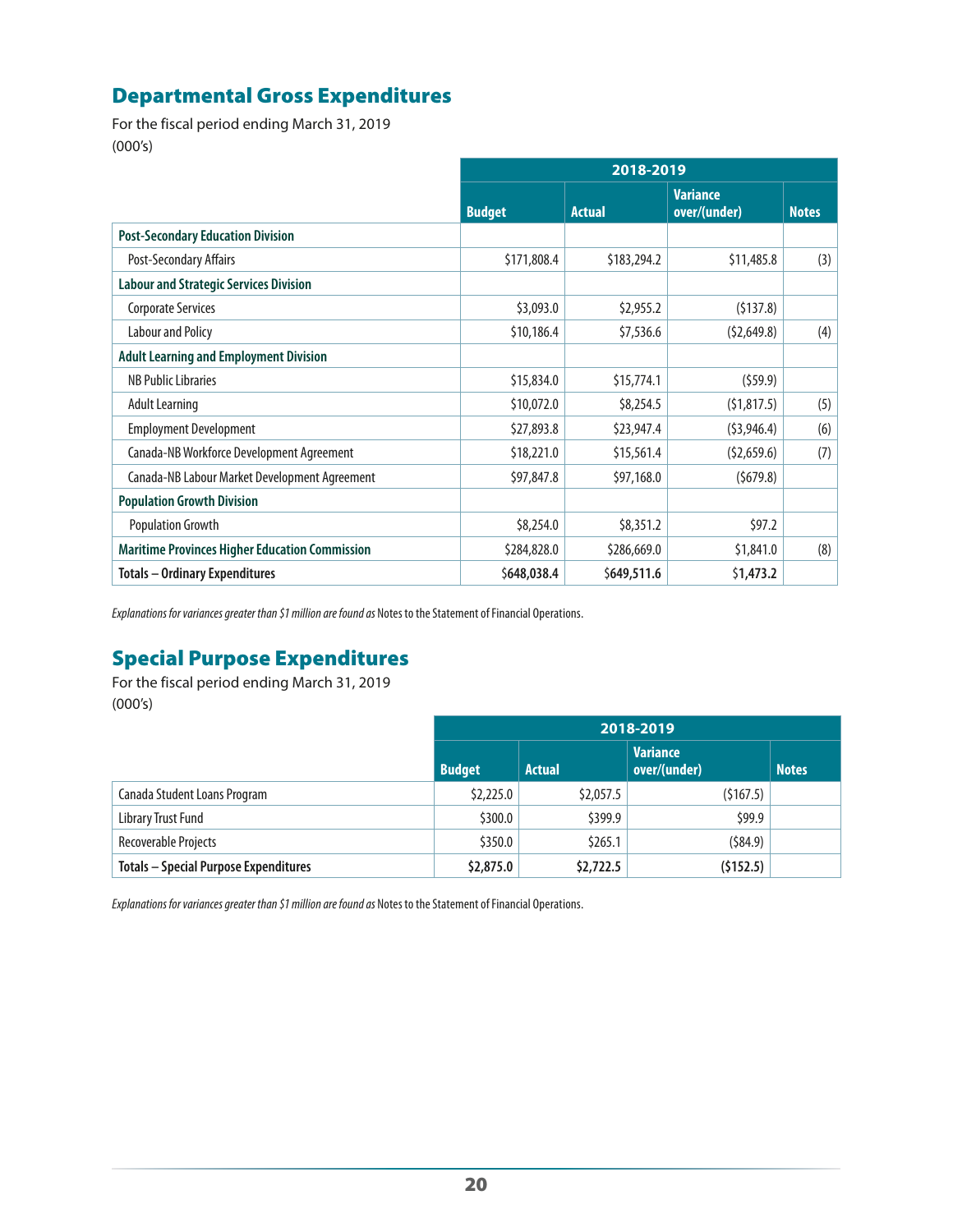# Summary of Special Operating Agency (SOA) – New Brunswick College of Craft and Design College Admission Services Revenue and Expenditures

For the fiscal period ending March 31, 2019 (000's)

|                                 | 2018-2019     |               |                                 |              |
|---------------------------------|---------------|---------------|---------------------------------|--------------|
|                                 | <b>Budget</b> | <b>Actual</b> | <b>Variance</b><br>over/(under) | <b>Notes</b> |
| <b>Opening Balance</b>          | \$1,175.0     | \$1,485.5     |                                 |              |
| Revenue                         |               |               |                                 |              |
| <b>Return on Investment</b>     | \$2.0         | \$2.3\$       | \$0.3\$                         |              |
| Sales of Goods and Services     | \$1,241.0     | \$2,290.9     | \$1,049.9                       | (9)          |
| <b>Miscellaneous Revenues</b>   | \$4.0         | \$10.0        | \$6.0                           |              |
| <b>Transfer from Department</b> | \$3,844.0     | \$3,898.8     | \$54.8                          |              |
| <b>Total - Revenue</b>          | \$5,091.0     | \$6,202.0     | \$1,111.0                       |              |
| <b>Expenditures</b>             | \$5,091.0     | \$6,124.8     | \$1,033.8                       | (10)         |
| Surplus (Deficit) for the year  | \$0.0\$       | \$77.2\$      | \$77.2\$                        |              |
| <b>Closing Balance</b>          | \$1,175.0     | \$1,562.7     |                                 |              |

*Explanations for variances greater than \$1 million are found as* Notes to the Statement of Financial Operations.

### **Notes**

#### **Note 1 – Other Interest Income**

The variance is primarily due to the decision by government not to lower the interest rate on the provincial portion of student loans, as was previously anticipated.

#### **Note 2 – Conditional Grants - Canada**

The variance is primarily due to a one-year extension of the Workplace Essential Skills Conditional Grant Agreement.

#### **Note 3 – Post-secondary Affairs**

The variance is primarily due to increased expenditures in the Student Financial Assistance program due to increased funding to students and higher interest and provision for loss costs.

#### **Note 4 – Labour and Policy**

The variance is primarily due to lower than anticipated Labour Market Analysis research projects, lower than anticipated appeals to the Workers' Compensation Appeals Tribunal and savings from the Workers' Advocates services.

#### **Note 5 – Adult Learning**

The variance is primarily due to an increase in the Apprenticeship Training recovery from the Labour Market Development Agreement.

#### **Note 6 – Employment Development**

The variance is primarily due to lower than anticipated costs under the Tourism Employment Fund for Seniors, Experiential Learning and Student Employment and Experience Development (SEED) programs.

#### **Note 7 – Canada-NB Workforce Development Agreement**

The variance is primarily due to lower than anticipated client participation in programs under Labour Force Training, Workforce Expansion Post Secondary Graduate, and Training & Skills Development.

#### **Note 8 – Maritime Provinces Higher Education Commission**

The variance is primarily due to a budget shortfall in the unrestricted operating grant to MPHEC.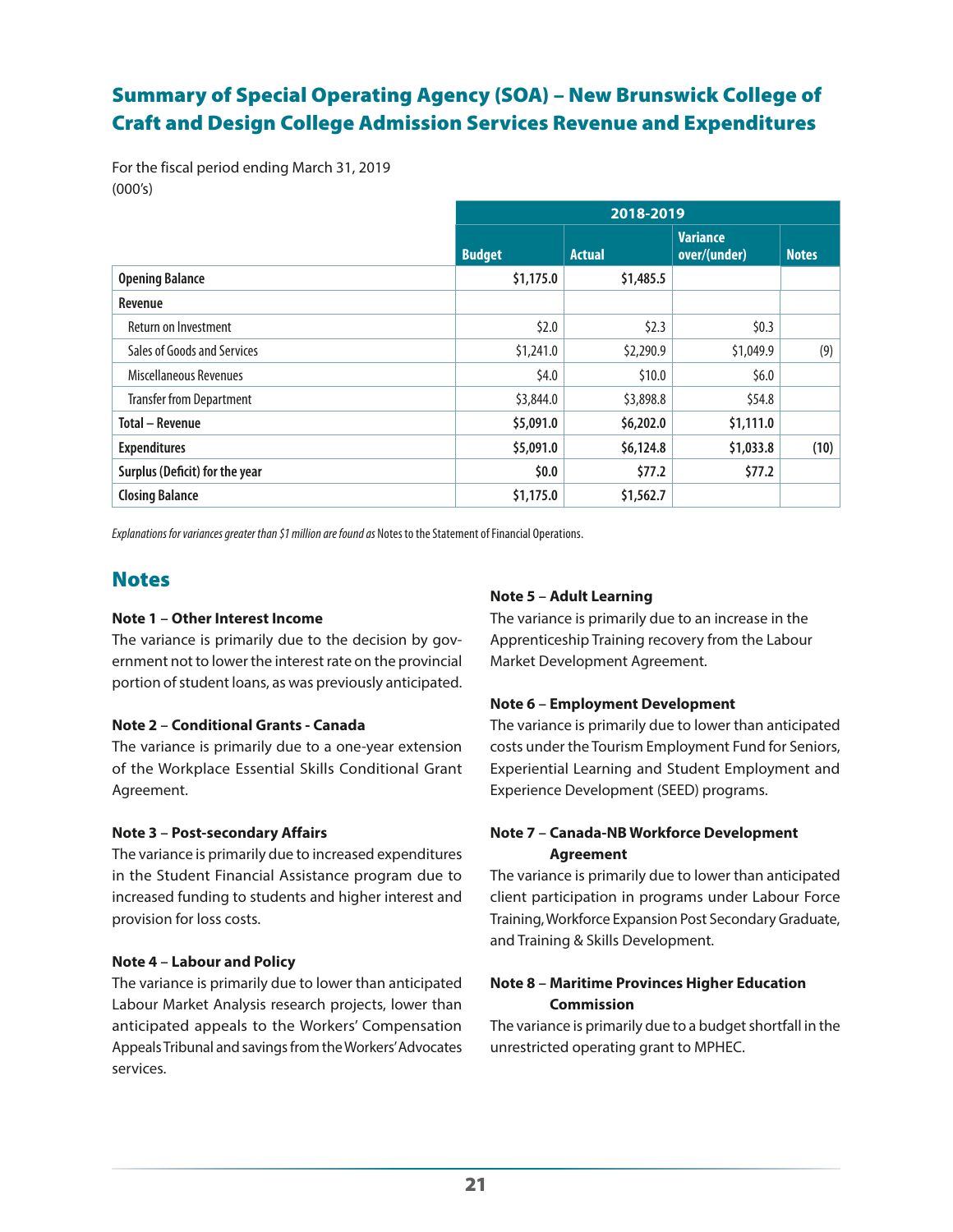#### **Note 9 – Special Operating Agency Sales of Goods and Services**

The variance is primarily due to a significant increase in student applications, particularly from international students, as processed by College Admission Services.

#### **Note 10 – Special Operating Agency Expenditures**

The variance is primarily due to higher than anticipated student enrollments at the New Brunswick College of Craft and Design resulting in additional staffing costs, space rental costs and other associated costs.

# Summary of Expenditures - Employment, Literacy and Workplace Essential Skills programs 2018-2019

(000's)

| <b>Employment Programs</b>                           | <b>Canada-NB Workforce</b><br><b>Development</b><br><b>Agreement</b> | <b>Employment</b><br><b>Development</b> | <b>Canada-NB Labour</b><br><b>Market Development</b><br><b>Agreement</b> | <b>Total</b> |
|------------------------------------------------------|----------------------------------------------------------------------|-----------------------------------------|--------------------------------------------------------------------------|--------------|
| <b>Work Ability</b>                                  | \$81.6                                                               | \$1,169.9                               | \$714.0                                                                  | \$1,965.5    |
| <b>Workforce Expansion</b>                           | \$2,533.1                                                            | \$5,733.2                               | \$17,467.5                                                               | \$25,733.8   |
| <b>Training and Skills Development</b>               | \$3,433.3                                                            |                                         | \$42,116.7                                                               | \$45,550.0   |
| <b>Student Employment and Experience Development</b> | \$619.4                                                              | \$6,285.5                               | \$3,101.2                                                                | \$10,006.1   |
| <b>Employment Services</b>                           | \$4,439.0                                                            | \$7,071.9                               | \$21,087.1                                                               | \$32,598.0   |
| <b>Workplace Essential Skills</b>                    | \$2,834.1                                                            |                                         |                                                                          | \$2,834.1    |
| <b>CALNET Academic</b>                               | \$643.8                                                              | \$834.0                                 |                                                                          | \$1,477.8    |
| <b>Subtotal Programs</b>                             | \$14,584.3                                                           | \$21,094.5                              | \$84,486.5                                                               | \$120,165.3  |
| Administration                                       | \$977.1                                                              | \$2,852.9                               | \$12,681.5                                                               | \$16,511.5   |
| <b>Total Employment Programs Expenditures</b>        | \$15,561.4                                                           | \$23,947.4                              | \$97,168.0                                                               | \$136,676.8  |
| 2018-2019 Budget                                     | \$18,221.0                                                           | \$27,893.8                              | \$97,847.8                                                               | \$143,962.6  |
| Variance over/(under)                                | (52, 659.6)                                                          | (53, 946.4)                             | (5679.8)                                                                 | (57, 285.8)  |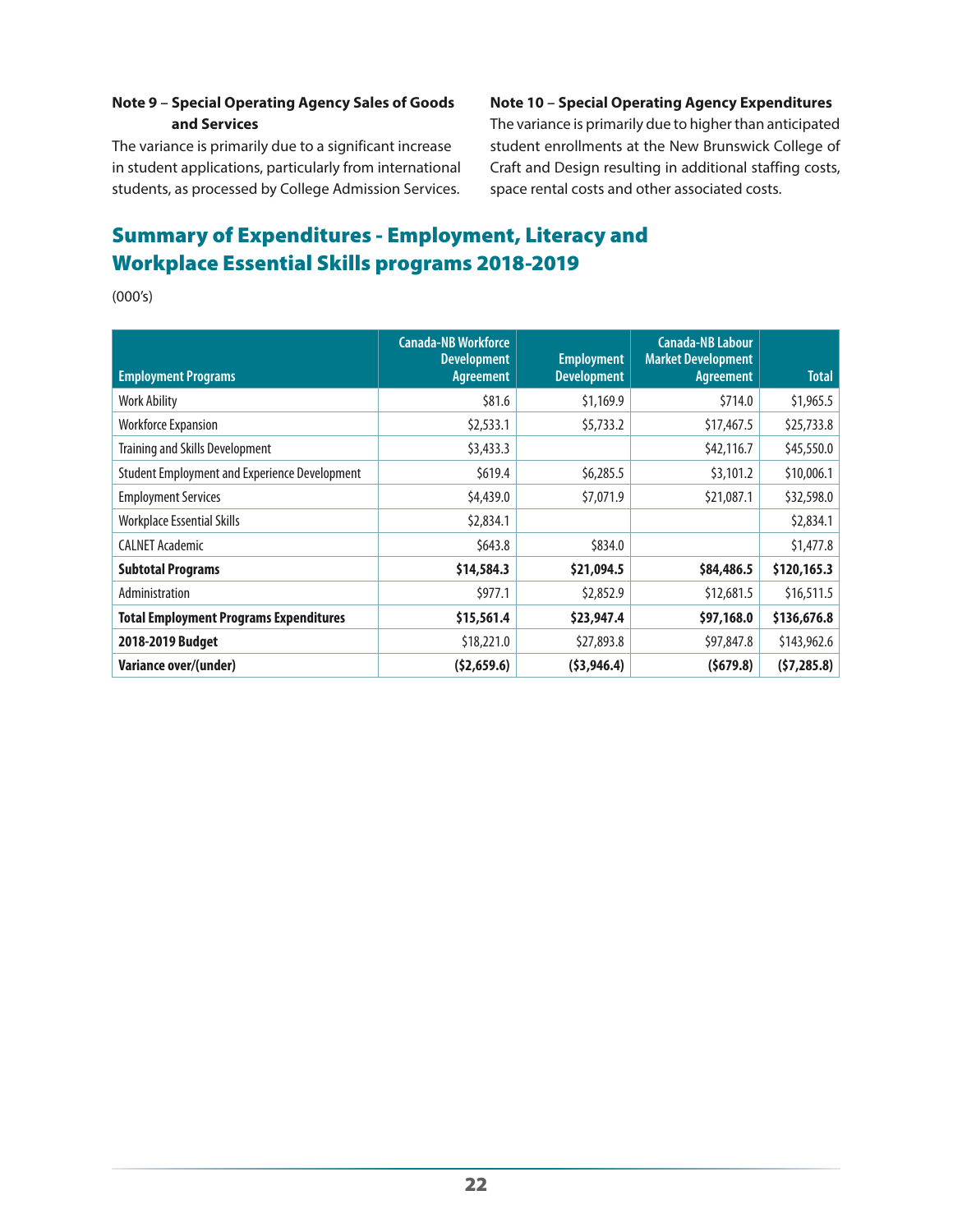# Summary of staffing activities

Pursuant to section 4 of the *Civil Service Act*, the Secretary to Treasury Board delegates staffing to each Deputy Head for his or her respective departments. Please find below a summary of the staffing activity for 2018-2019 for the department.

| Number of permanent and temporary employees as of Dec. 31 of each year |      |      |  |  |
|------------------------------------------------------------------------|------|------|--|--|
| Employee type                                                          | 2018 | 2017 |  |  |
| Permanent                                                              | 701  | 691  |  |  |
| Temporary                                                              | 136  | 186  |  |  |
| <b>TOTAL</b>                                                           | 837  | 877  |  |  |

The department advertised **116** competitions, including **57** open (public) competitions, **58** closed (internal) competitions and one intra-departmental competition.

Pursuant to sections 15 and 16 of the *Civil Service Act*, the department made the following appointments using processes other than the competitive process to establish merit:

| <b>Appointment type</b>                              | <b>Appointment description</b>                                                                                                                                                                        | <b>Section of the</b><br><b>Civil Service Act</b> | <b>Number</b>  |
|------------------------------------------------------|-------------------------------------------------------------------------------------------------------------------------------------------------------------------------------------------------------|---------------------------------------------------|----------------|
| Specialized Professional,<br>Scientific or Technical | An appointment may be made without competition when a position requires:<br>$-$ a high degree of expertise and training<br>- a high degree of technical<br>- skill recognized experts in their field. | 15(1)                                             | $\theta$       |
| Equal Employment<br><b>Opportunity Program</b>       | Provides Aboriginals, persons with disabilities and members of a visible<br>minority group with equal access to employment, training and advancement<br>opportunities.                                | 16(1)(a)                                          |                |
| <b>Department Talent</b><br>Management Program       | Permanent employees identified in corporate and departmental talent pools,<br>who meet the four-point criteria for assessing talent, namely performance,<br>readiness, willingness and criticalness.  | 16(1)(b)                                          | $\theta$       |
| Lateral transfer                                     | The GNB transfer process facilitates the transfer of employees from within Part<br>1, 2 (school boards) and 3 (hospital corporations) of the Public Service.                                          | 16(1) ou $16(1)(c)$                               | 14             |
| Regular appointment of<br>casual/temporary           | An individual hired on a casual or temporary basis under section 17 may be<br>appointed without competition to a regular properly classified position within<br>the Civil Service.                    | 16(1)(d)(i)                                       | $\overline{2}$ |
| Regular appointment of<br>students/apprentices       | Summer students, university or community college co-op students or<br>apprentices may be appointed without competition to an entry level position<br>within the Civil Service.                        | 16(1)(d)(ii)                                      | $\theta$       |

Pursuant to section 33 of the *Civil Service Act*, no complaints alleging favouritism were made to the Deputy Head of the department and no complaints were submitted to the Ombud.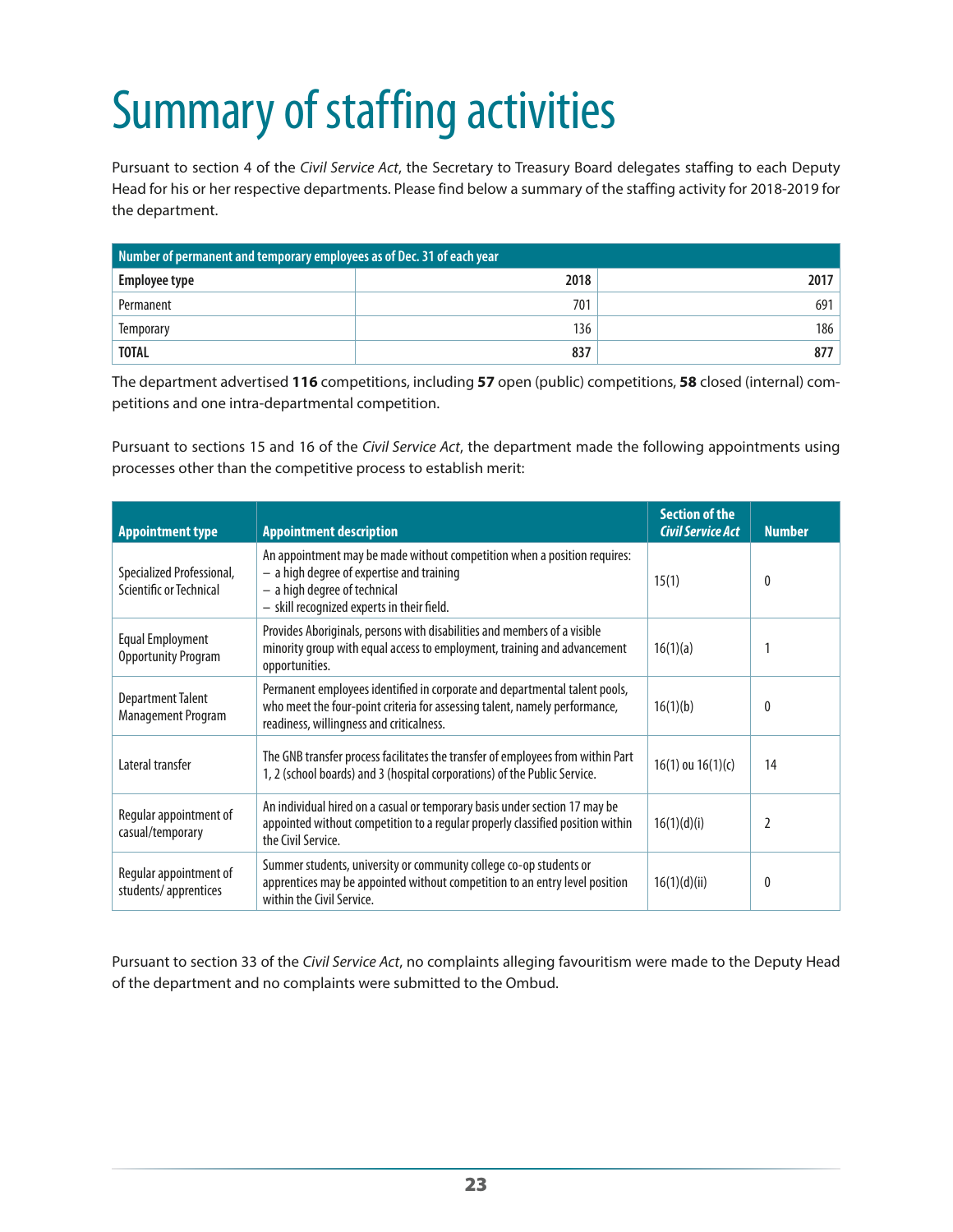# Summary of legislation and legislative activities

| Bill# | <b>Name of legislation</b>                                                                                                                                                      | Date of<br><b>Royal</b><br><b>Assent</b> | <b>Summary of changes</b>                                                                                                                                                                                                                                               |
|-------|---------------------------------------------------------------------------------------------------------------------------------------------------------------------------------|------------------------------------------|-------------------------------------------------------------------------------------------------------------------------------------------------------------------------------------------------------------------------------------------------------------------------|
|       | An Act Respecting Addressing<br>Recommendations in the Report of the Task Force on<br><b>WorkSafeNB</b><br>https://www1.gnb.ca/legis/bill/editform-e.<br>asp?ID=1397&legi=59#=2 | December<br>12, 2018                     | This Bill addressed the Task Force recommendations<br>considered a priority for reducing or stemming costs. The<br>priorities fell within the following three broad areas: the<br>Workers' Compensation Appeals Tribunal, benefits and the<br>three-day waiting period. |

# Regulatory amendments/new regulations

| Reg #   | <b>Name of regulation</b>                                                                                                                                                                  | <b>Date Filed</b> | <b>Summary of changes</b>                                                                                                                                                                                                                                                                                                                                                                                                                                                                      |
|---------|--------------------------------------------------------------------------------------------------------------------------------------------------------------------------------------------|-------------------|------------------------------------------------------------------------------------------------------------------------------------------------------------------------------------------------------------------------------------------------------------------------------------------------------------------------------------------------------------------------------------------------------------------------------------------------------------------------------------------------|
| 2018-81 | <b>Employment Standards Act</b><br>- Domestic Violence, Intimate Partner<br>Violence or Sexual Violence Leave Regulation<br>https://www.gnb.ca/0062/acts/BBR-<br>2019/2019-4.pdf           | August 22, 2018   | This new regulation sets out the details of the domestic violence,<br>intimate partner violence or sexual violence leave.                                                                                                                                                                                                                                                                                                                                                                      |
| 2018-82 | Occupational Health and Safety Act<br>- General Regulation<br>https://www.gnb.ca/0062/acts/BBR-<br>2018/2018-82.pdf                                                                        | August 22, 2018   | This regulatory amendment addresses workplace violence and<br>harassment as an occupational health and safety hazard.                                                                                                                                                                                                                                                                                                                                                                          |
| 2018-86 | <b>Public Service Labour Relations Act</b><br>- Schedule of Act Regulation<br>https://www.gnb.ca/0062/acts/BBR-<br>2018/2018-86.pdf                                                        | August 22, 2018   | The regulatory amendment added "Cannabis NB Ltd." in the first<br>schedule of the Public Service Labour Relations Act (Part IV).                                                                                                                                                                                                                                                                                                                                                               |
| 2019-2  | <b>Employment Standards Act</b><br>- Amendment to Minimum Wage<br>https://www.gnb.ca/0062/acts/BBR-<br>2019/2019-2.pdf                                                                     | March 28, 2019    | This regulatory amendment raised the minimum wage in New<br>Brunswick to \$11.50 per hour, effective April 1, 2019, and set out that<br>the minimum wage shall be adjusted on April 1, 2020, and on April<br>1 of each succeeding year by the percentage change in the consumer<br>price index.                                                                                                                                                                                                |
| 2019-3  | <b>Employment Standards Act</b><br>- Minimum Wage for Counsellor and<br>Program Staff at Residential Summer Camps<br>https://www.gnb.ca/0062/acts/BBR-<br>2019/2019-3.pdf                  | March 28, 2019    | This regulatory amendment raised the minimum wage for counsellor<br>and program staff as follows:<br>a. from April 1, 2019, to March 31, 2020, inclusive, \$440 per week;<br>b. from April 1, 2020, to March 31, 2021, inclusive, \$470.80 per<br>week;<br>c. from April 1, 2021, to March 31, 2022, inclusive, \$501.60 per<br>week; and<br>d. on and after April 1, 2022, the minimum wage per week<br>payable under section 8 of the Minimum Wage Regulation -<br>Employment Standards Act. |
| 2019-4  | <b>Employment Standards Act</b><br>- Amendment to Minimum Wage<br>for Categories of Employees in Crown<br><b>Construction Work</b><br>https://www.gnb.ca/0062/acts/BBR-<br>2019/2019-4.pdf | March 28, 2019    | This regulatory amendment repealed and replaced Schedule A of<br>the regulation to ensure that all categories of employees working in<br>Crown construction are paid at least the general minimum wage rate,<br>effective April 1, 2019.                                                                                                                                                                                                                                                       |

*The acts and regulations for which the department was responsible in 2018-2019 may be found at: http://laws.gnb.ca/en/deplinks?subjectnumber=13*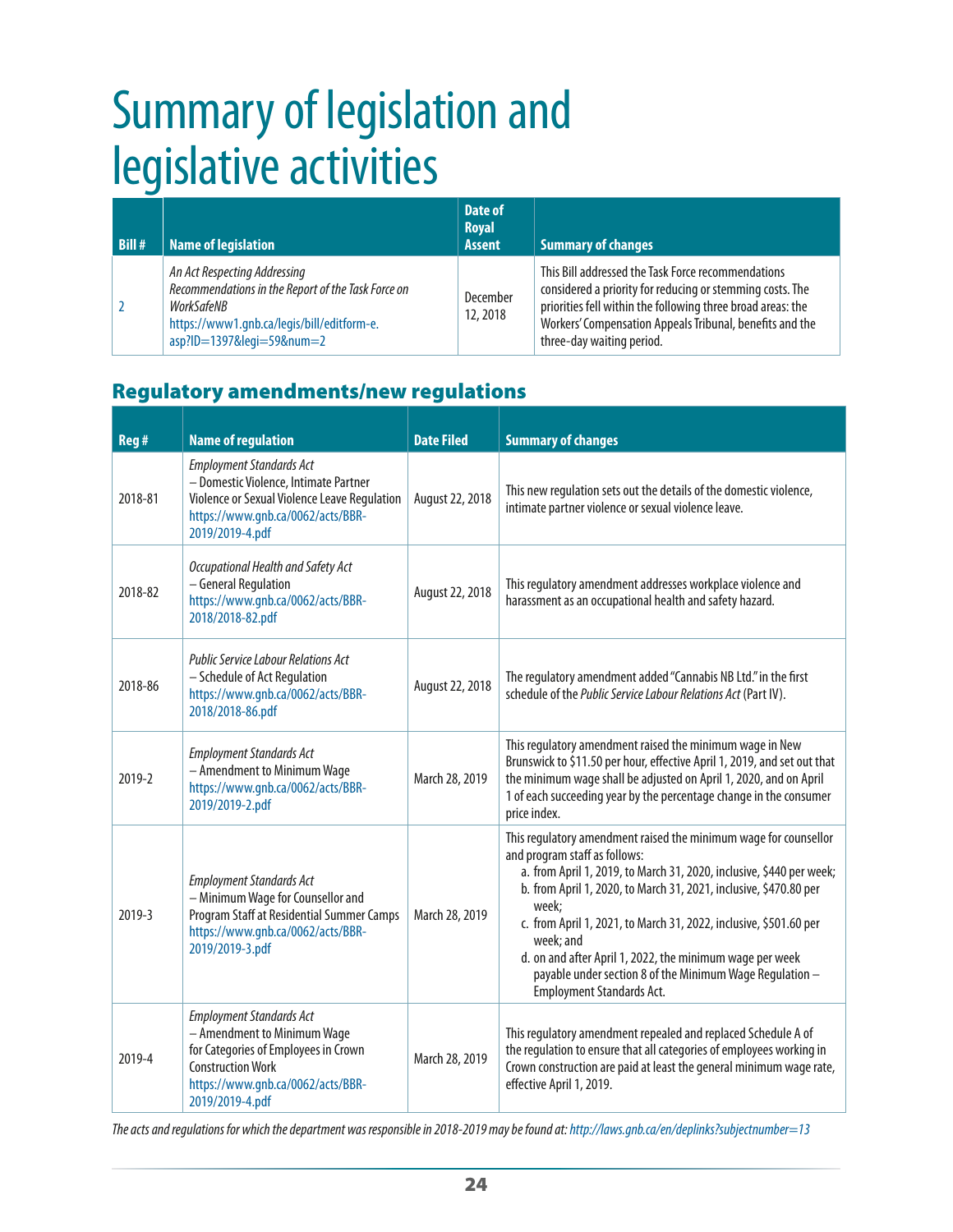# Summary of Official Language activities

#### **Introduction**

The department continued to implement an action plan in response to GNB's Plan on Official Languages – Official Bilingualism: A Fundamental Value. The action plan is tailored to four specific focus areas: Language of Service, Language of Work, development of the two official linguistic communities, and knowledge of the *Official Languages Act* and other obligations. The action plan is managed by the Human Resource Services branch.

GNB's 2015 action plan has provided departments with various corporate initiatives to be undertaken during the five years.

#### **Focus 1**

Activities that took place to meet the objective of Language of Service:

• Ongoing consultation and discussions between human resources consultants and managers to best meet linguistic profile requirements and needs. The percentage of linguistic profile completion for 2018- 2019 was 93 per cent.

#### **Focus 2**

Activities that took place to meet the objective of Language of Work:

• Second-language training offered to employees who met the requirements of the department's Second-Language Training Policy. Twelve employees received second-language training in 2018-2019.

### **Focus 3**

Activities that took place to meet the objective of promotion of Official Languages:

- The department's orientation program requires new employees to familiarize themselves with the *Official Languages Act* by completing the mandatory eLearning modules.
- The yearly Performance Management process required review of the *Official Languages Act* by all employees.

#### **Focus 4**

Activities that took place to meet the objectives of knowledge of the *Official Languages Act*:

• The department's Official Languages coordinator attended quarterly meetings established through Treasury Board to remain knowledgeable and proactive on all activities regarding Official Languages.

#### **Conclusion**

The results achieved by various initiatives stemming from the action plan had positive effects in raising awareness and acceptance of official languages within the department.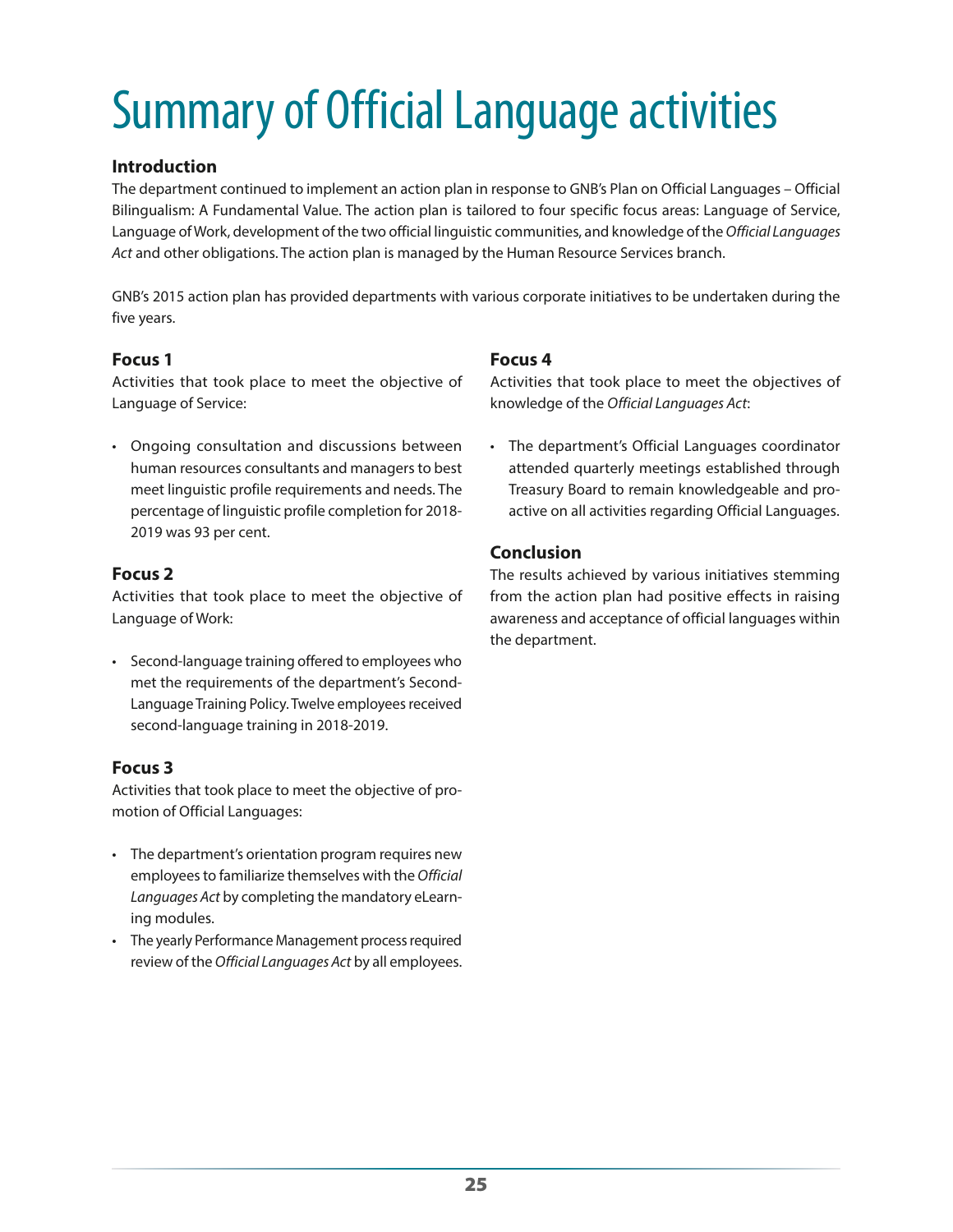# Summary of recommendations from the Office of the Auditor General

#### **Section 1 – Includes the current reporting year and the previous year.**

|                                                                                                                                                 | <b>Recommendations</b> |
|-------------------------------------------------------------------------------------------------------------------------------------------------|------------------------|
| Name and year of audit area with link to online document                                                                                        | <b>Total</b>           |
| 2018 Chapter 2: WorkSafe NB - Phase 1 - Governance<br>https://www.aqnb-vqnb.ca/content/dam/aqnb-vqnb/pdf/Reports-<br>Rapports/2018V1/Chap2e.pdf |                        |

| <b>Adopted Recommendations</b>                                                                                                                                                                                                                                                                                                                                                                                                                          | <b>Actions Taken</b>                                                                                                                                                                                                                                                                                                                                                                                                                                                                                                                                                                                                                                                                                                                                                                                                                                                                                                                                                                                                                                 |
|---------------------------------------------------------------------------------------------------------------------------------------------------------------------------------------------------------------------------------------------------------------------------------------------------------------------------------------------------------------------------------------------------------------------------------------------------------|------------------------------------------------------------------------------------------------------------------------------------------------------------------------------------------------------------------------------------------------------------------------------------------------------------------------------------------------------------------------------------------------------------------------------------------------------------------------------------------------------------------------------------------------------------------------------------------------------------------------------------------------------------------------------------------------------------------------------------------------------------------------------------------------------------------------------------------------------------------------------------------------------------------------------------------------------------------------------------------------------------------------------------------------------|
| 2.61 We recommend the Department of Post-Secondary Education,<br>Training and Labour:<br>- initiate a process to ensure appointments are completed in a<br>timely manner;<br>- comply with provincial legislation and government policy when<br>recommending the appointment of board members under the<br>Act: and<br>- clearly document the appointment process and provide<br>clear rationale for appointment recommendations made to<br>government. | The Department fully agrees with this recommendation. The Department<br>currently adheres to government's Agencies, Boards and Commissions<br>(ABC) process which complies with provincial legislation and government<br>policy to ensure timeliness when initiating board appointments.<br>Several amendments were made to the Workplace Health, Safety and<br>Compensation Commission and Workers' Compensation Appeals Tribunal<br>Act to enhance the appointment process, including:<br>- a requirement for the Board appointment process to take into<br>consideration the necessary skills and qualifications to ensure the<br>board has the capabilities to provide good governance;<br>- that Lieutenant-Governor in Council appointments be made from a list<br>of names recommended by the WorkSafeNB board and nominated by<br>worker or employer stakeholders;<br>- that appointments take into consideration the skills and competencies<br>required by the board at the time of the appointment, regardless of<br>stakeholder support. |
| 2.66 We recommend the Department of Post-Secondary Education,<br>Training and Labour ensure future recommendations to government<br>for WorkSafeNB appointments do not create a conflict of interest or<br>result in reduced independence of the corporation.                                                                                                                                                                                           | The department fully agrees with this recommendation. Legislative<br>amendments brought forward this year have changed the appointment<br>process so that future appointments will be made from a list of names<br>recommended by the WorkSafeNB board and nominated by worker or<br>employer stakeholders.                                                                                                                                                                                                                                                                                                                                                                                                                                                                                                                                                                                                                                                                                                                                          |
| 2.83 We recommend the Executive Council Office and the Department<br>of Post-Secondary Education, Training and Labour co-ordinate<br>their efforts to provide timely decisions for future WorkSafeNB<br>appointments.                                                                                                                                                                                                                                   | The Department agrees with this recommendation and continues to<br>work closely with Executive Council Office (ECO) to facilitate improved<br>coordination and the timely appointment of members to the WorkSafeNB<br>board under the current ABC process.                                                                                                                                                                                                                                                                                                                                                                                                                                                                                                                                                                                                                                                                                                                                                                                           |
| 2.90 We recommend the Department of Post-Secondary Education,<br>Training and Labour clearly state its requirements and expectations<br>in the mandate letter.                                                                                                                                                                                                                                                                                          | The requirement to issue annual mandate letters originated with the<br>enactment of the Accountability and Continuous Improvement Act in 2014.<br>The department agrees with this recommendation and has more clearly<br>outlined requirements and expectations in WorkSafeNB's mandate letter<br>starting in 2019. The 2019 WorkSafeNB mandate letter includes strategic<br>and operational direction along with performance expectations as<br>required under the Accountability and Continuous Improvement Act and in<br>collaboration with WorkSafeNB.                                                                                                                                                                                                                                                                                                                                                                                                                                                                                           |
| 2.98 We recommend the Department of Post-Secondary Education,<br>Training and Labour comply with the requirements of the<br>Accountability and Continuous Improvement Act by:<br>- issuing mandate letters annually; and<br>- enforcing WorkSafeNB submission of annual plan per<br>requirements of the Act.                                                                                                                                            | The department fully agrees with this recommendation. The department<br>is committed to submitting mandate letters annually, and to holding<br>WorkSafeNB accountable for the submission of its annual plan as required<br>in the Accountability and Continuous Improvement Act.                                                                                                                                                                                                                                                                                                                                                                                                                                                                                                                                                                                                                                                                                                                                                                     |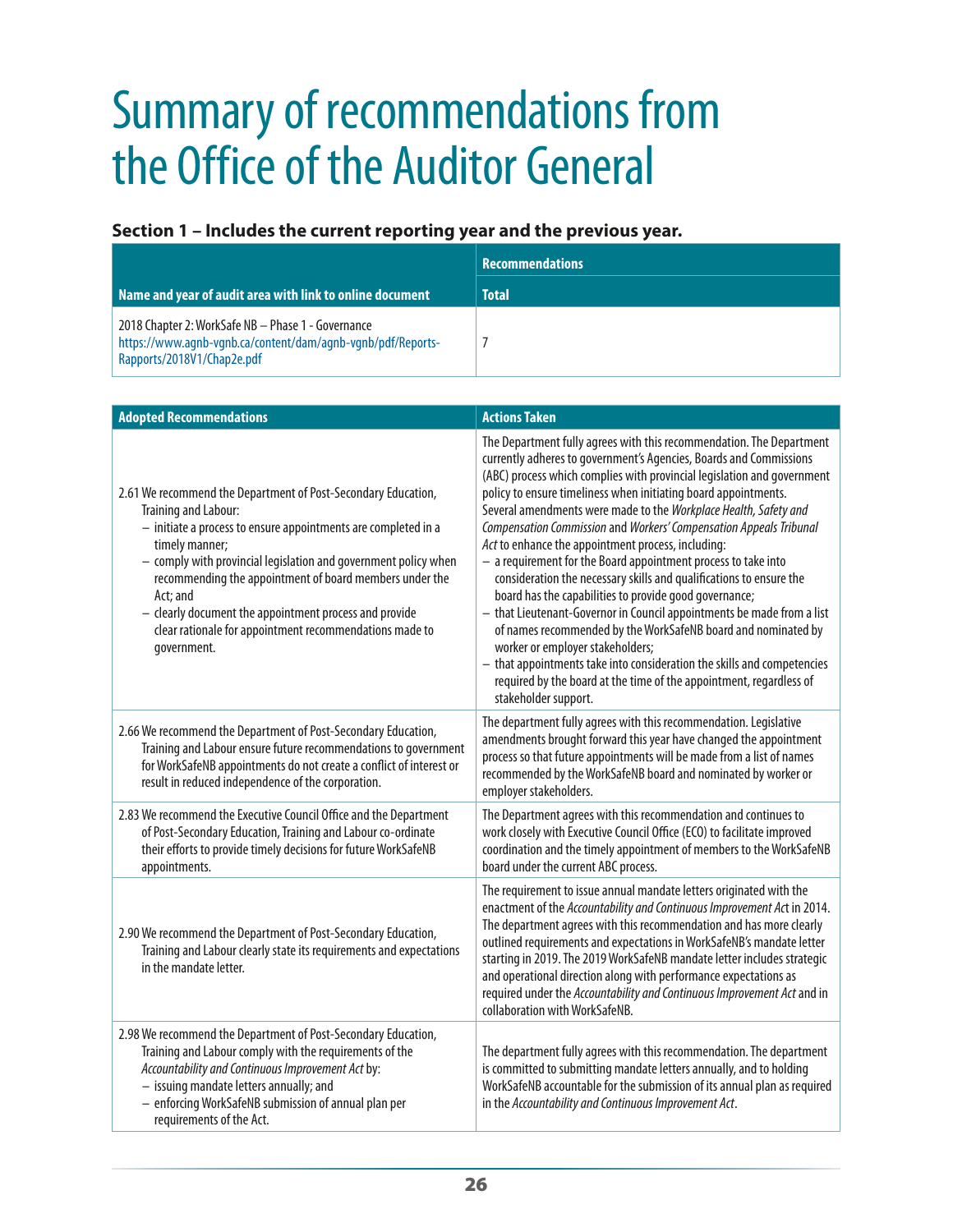| <b>Adopted Recommendations</b>                                                                                                                                                                                                                                                                                                                         | <b>Actions Taken</b>                                                                                                                                                                                                                                                                                                                             |
|--------------------------------------------------------------------------------------------------------------------------------------------------------------------------------------------------------------------------------------------------------------------------------------------------------------------------------------------------------|--------------------------------------------------------------------------------------------------------------------------------------------------------------------------------------------------------------------------------------------------------------------------------------------------------------------------------------------------|
| 2.103 We recommend the Department of Post-Secondary Education,<br>Training and Labour monitor and publicly report on the progress<br>of WorkSafeNB in meeting the requirements and expectations<br>provided in Department mandate letters.                                                                                                             | The department fully agrees with this recommendation and will work<br>with WorkSafeNB to develop additional mechanisms to enhance the<br>monitoring of progress related to expectations outlined in the mandate<br>letters.<br>Consideration will be given to incorporating information in both the<br>department and WorkSafeNB annual reports. |
| 2.131 We recommend the WorkSafeNB board of directors and the<br>Department of Post-Secondary Education, Training and Labour<br>jointly develop, document and implement a succession strategy to<br>ensure:<br>- timely recruitment of all board positions, including the chair and<br>vice-chair and,<br>- effective staggering of board member terms. | The department will continue to work with WorkSafeNB and ECO to<br>monitor current board member terms and plan accordingly to ensure the<br>effective functioning of the board.<br>The staggering of board member terms will be considered in future<br>legislative amendments.                                                                  |

# **Section 2– Includes the reporting periods for years three, four and five.**

There are no outstanding recommendations for years three, four and five.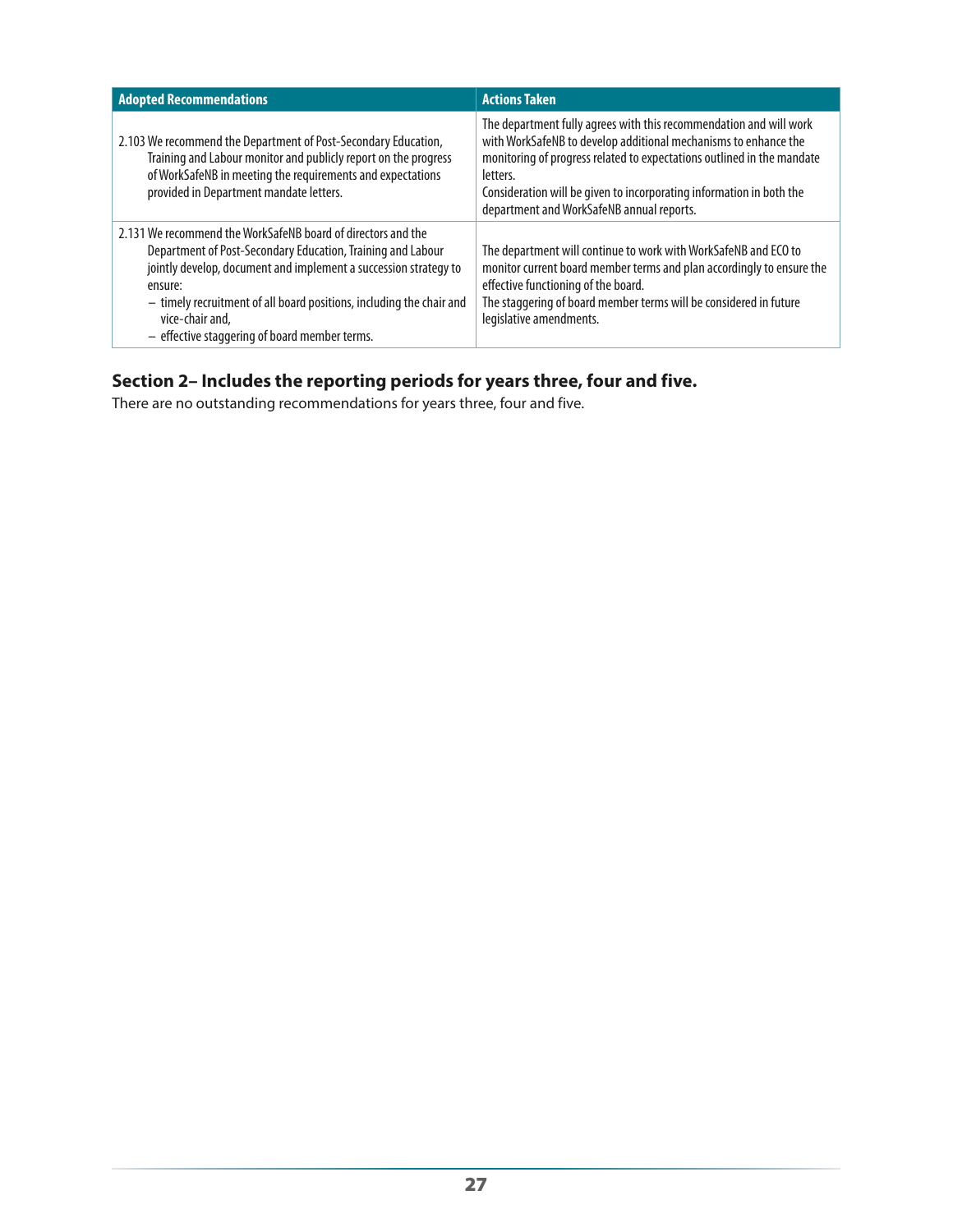# Report on the *Public Interest Disclosure Act*

As provided under section 18(1) of the *Public Interest Disclosure Act*, the chief executive shall prepare a report of any disclosures of wrongdoing that have been made to a supervisor or designated officer of the portion of the public service for which the chief executive officer is responsible. The department did not receive any disclosure(s) of wrongdoings in the 2018-2019 fiscal year.